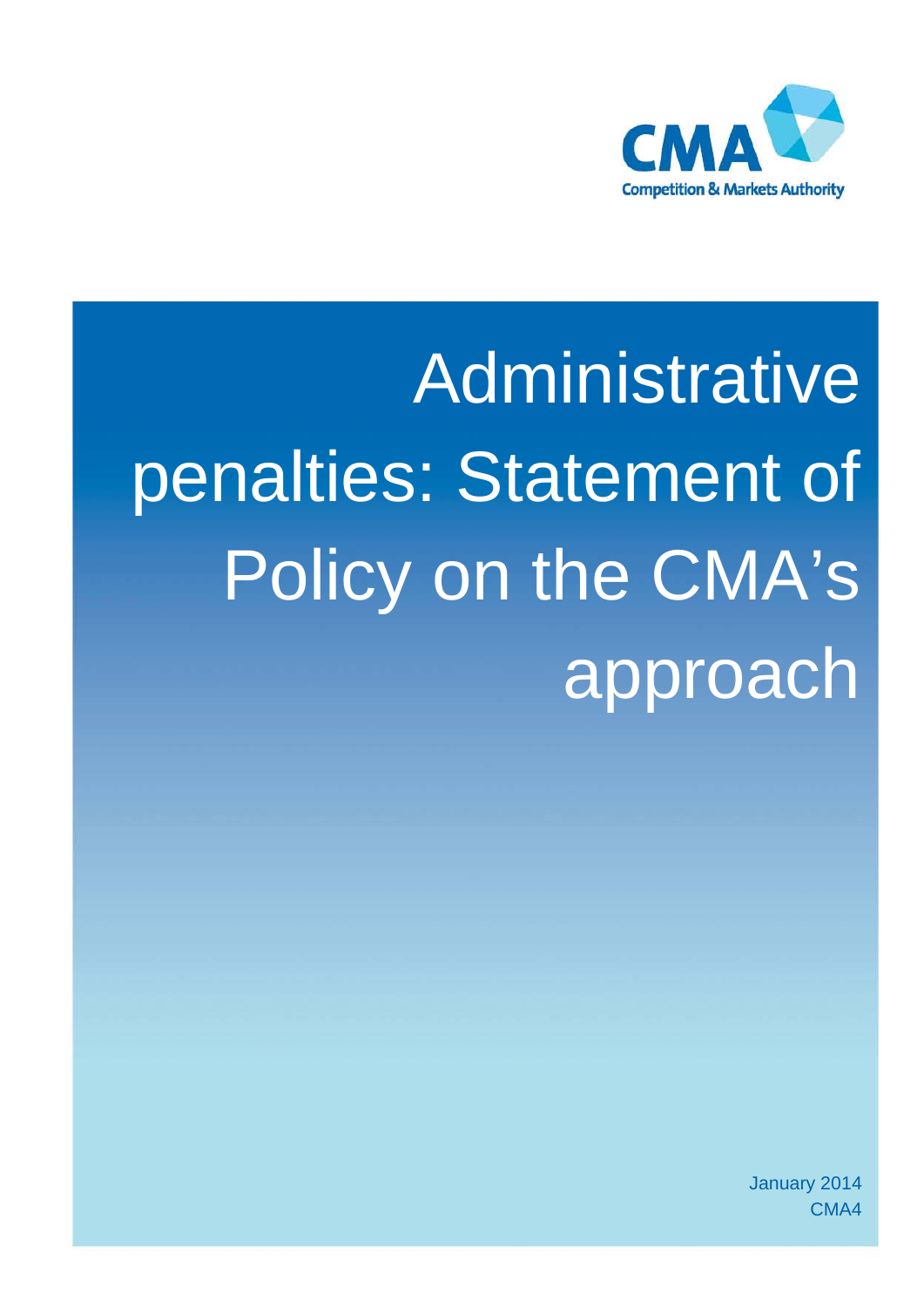#### **© Crown copyright 2014**

You may reuse this information (not including logos) free of charge in any format or medium, under the terms of the Open Government Licence. To view this licence, visit [www.nationalarchives.gov.uk/doc/open-government-licence/](http://www.nationalarchives.gov.uk/doc/open-government-licence/) or write to the Information Policy Team, The National Archives, Kew, Richmond, Surrey, TW9 4DU, or email: [psi@nationalarchives.gsi.gov.uk.](mailto:psi@nationalarchives.gsi.gov.uk)

Any enquiries regarding this publication should be sent to us at: Policy, Precedent and Procedures Unit, Competition and Markets Authority, Victoria House, 37 Southampton Row, London, WC1B 4AD or by email to [guidance@cma.gsi.gov.uk.](mailto:guidance@cma.gsi.gov.uk)

This publication is also available at: [www.gov.uk/cma.](http://www.gov.uk/cma)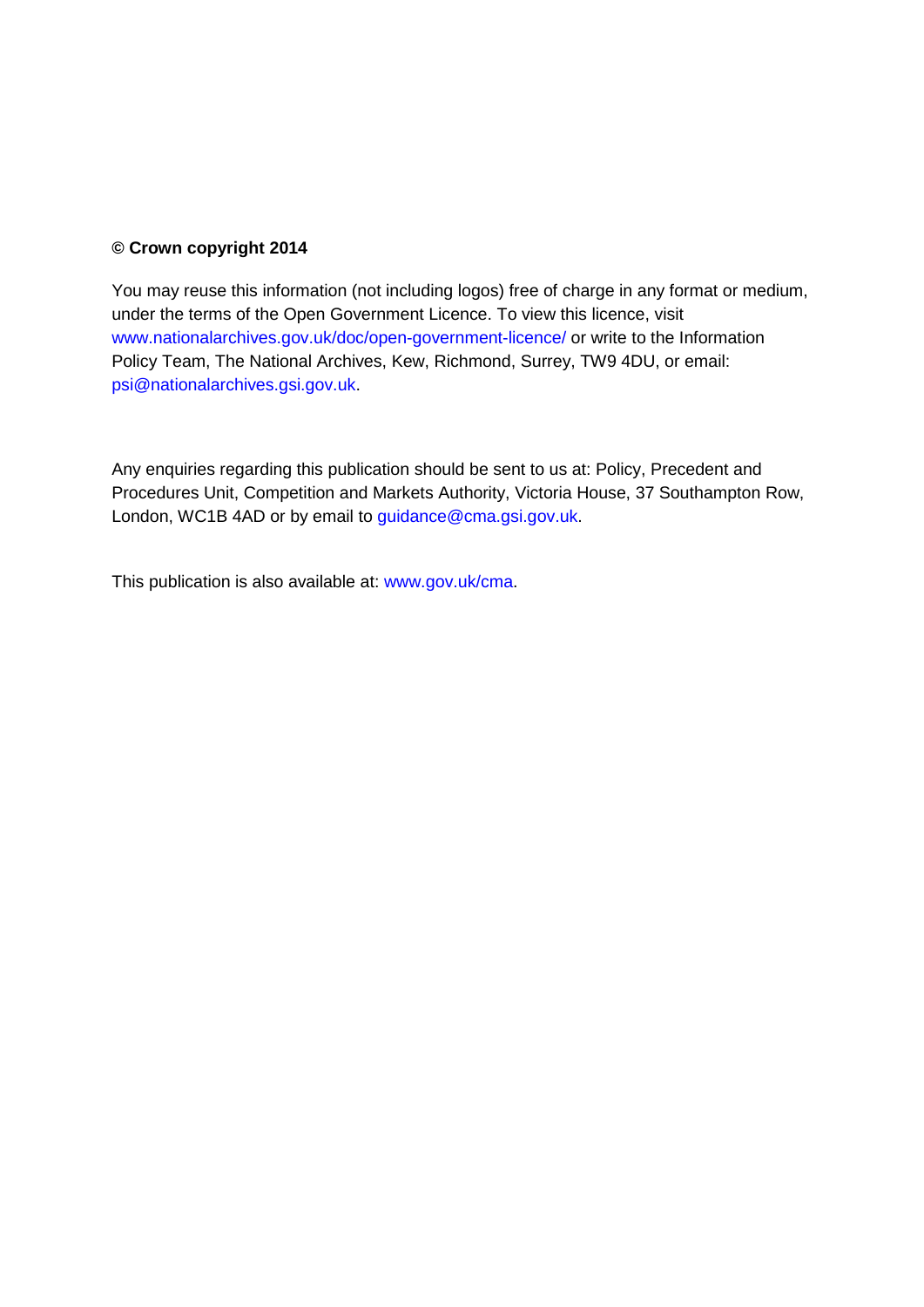# **Contents**

# Page

| 3              |                                                                  |  |
|----------------|------------------------------------------------------------------|--|
| $\overline{4}$ | Statement of policy on whether and in what amount administrative |  |
|                |                                                                  |  |
|                |                                                                  |  |
|                |                                                                  |  |
|                |                                                                  |  |
| B.             | Summary table of CMA investigatory and Mergers IM powers and     |  |
|                |                                                                  |  |
| C.             |                                                                  |  |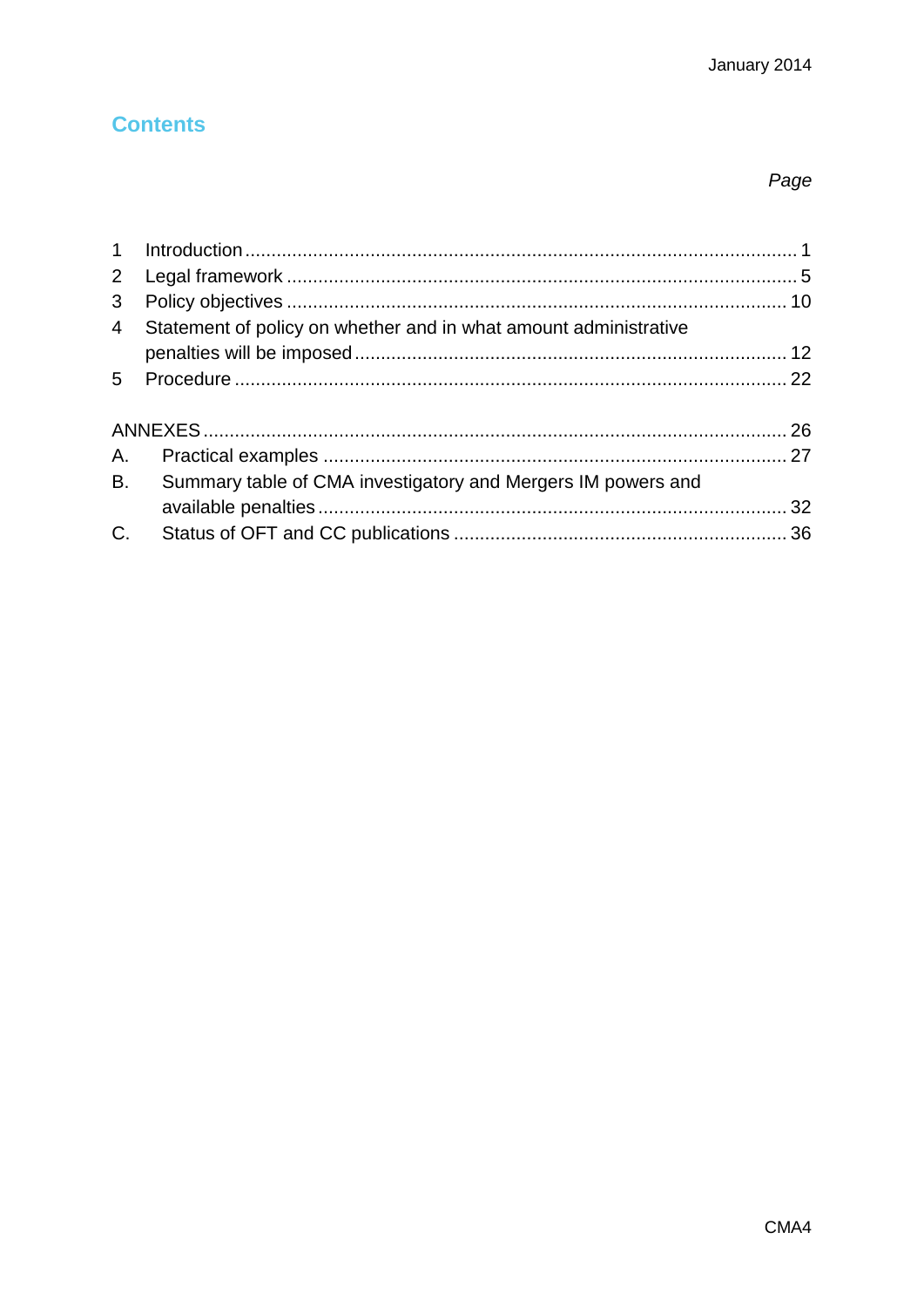# <span id="page-3-0"></span>**1 INTRODUCTION**

- 1.1 This document sets out the CMA's statement of policy regarding its powers under the Enterprise Act 2002 (EA02) and Competition Act 1998 (CA98), as amended by the Enterprise and Regulatory Reform Act 20[1](#page-3-1)3 (ERRA13), $^1$  to impose administrative penalties on a person who fails to comply with:
	- notices requiring the attendance of witnesses, production of documents or supply of estimates, forecasts, returns or other information in Phase 1 and Phase [2](#page-3-2) mergers and markets investigations<sup>2</sup> (EA02 Requirements)
	- requirements to provide information or documents or certain other requirements in antitrust investigations<sup>[3](#page-3-3)</sup> (CA98 Requirements), and
	- $\bullet$  interim measures<sup>[4](#page-3-4)</sup> in mergers cases<sup>[5](#page-3-5)</sup> (Merger IMs).

In this document EA02 Requirements and CA98 Requirements will be referred to collectively as Investigatory Requirements. A person that fails to comply with any Investigatory Requirements or Merger IMs is referred to as **P**. In this context, P refers to individuals and to both bodies corporate and unincorporated.

<span id="page-3-1"></span> $1$  Sections 94A and 110 (mergers) and 174A and 174B (markets) of the EA02 and section 40A of the CA98. Further details on these powers are contained in the CMA publications *Mergers: Guidance on the CMA's jurisdiction and procedure* (CMA2) and *Market studies and market investigations: Supplemental guidance on the CMA's* approach (CMA3). As at 1 April 2014, markets powers under Part 4 of the EA02 and CA98 powers are applied and enforced, concurrently with the CMA, by the regulators for communications and postal matters, gas, electricity, water and sewerage, railway, airports and air traffic services and health services (the Regulators). Accordingly, where the Regulators have concurrent powers, references to the CMA in this statement of policy should be taken to include the Regulators in relation to their respective industries. It should be noted that the Regulators may have their own guidance on penalties in relation to the exercise of their regulatory, rather than concurrent, powers.

- <span id="page-3-2"></span> $2$  Sections 110 (mergers) and 174A (markets) of the EA02. The powers in section 110 also apply to some regulatory references. See, for example, references made under Section 12 of the Transport Act 2000 pursuant to section 12B(1) of that Act.
- <span id="page-3-3"></span><sup>3</sup> Section 40A of the CA98.

<span id="page-3-4"></span> $4$  By virtue of section 94A(8) of the EA02, interim measures for these purposes are undertakings under section 80 or orders under section 72 or 81 or paragraph 2 of Schedule 7 of the EA02.

<span id="page-3-5"></span> $5$  Section 94A of the EA02. As required by section 94B(1) of the EA02, this statement also covers the CMA's powers to bring civil proceedings to enforce mergers interim measures under section 94(6) of the EA02.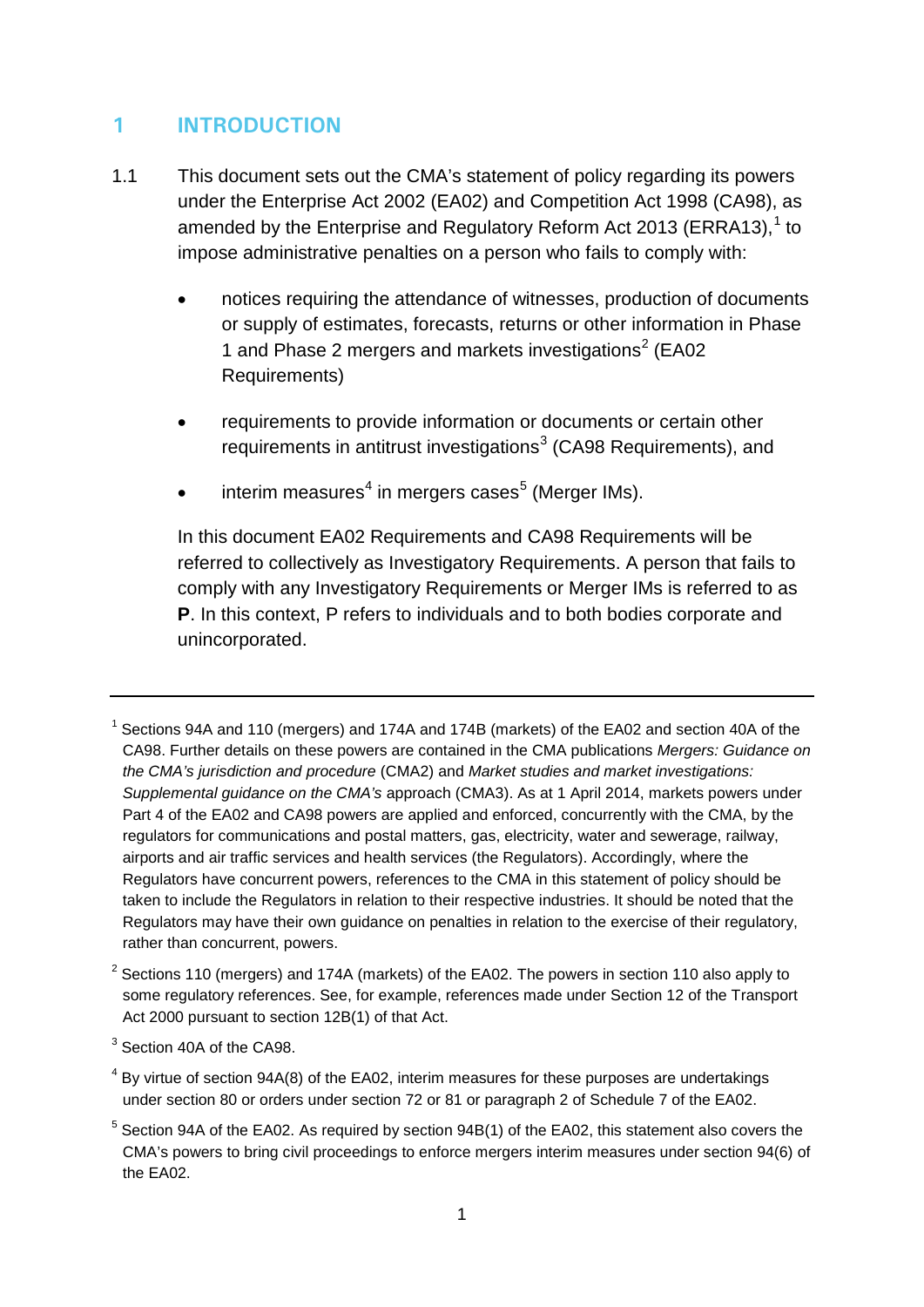1.2 Where applicable, this document also sets out the considerations relevant to extending the period in which the CMA will carry out its investigations, consider undertakings in lieu of a reference (UILs) and prepare and publish its reports and/or decisions in mergers and markets cases.

#### **Requirement for a statement of policy and scope of this document**

- 1.3 The CMA is required to prepare and publish a statement of policy in relation to the use of its enforcement powers under sections 94, 94A, 110(1) and (3) and 174 of the EA02 and section 40A of the CA98; in respect of powers under sections 94 and 94A of the EA02 the statement may not be published until the Secretary of State has approved it. $6,7$  $6,7$
- 1.4 This statement of policy (Statement) which was approved by the Secretary of State on 8 January 2014 – reflects the views of the CMA at the time of publication. The CMA may publish a revised statement of policy from time to time to reflect changes in best practice, legislation and the results of experience, legal judgments and research.<sup>[8](#page-4-2)</sup> It may in due course be supplemented, revised or replaced. When preparing or revising its Statement the CMA must consult such persons as it considers appropriate (in respect of Merger IMs powers under sections 94 and 94A of the EA02 the Secretary of State must be consulted).<sup>[9](#page-4-3)</sup> The CMA's webpages will always display the latest version of the Statement.
- 1.5 Although it covers many of the points likely to be of immediate concern to businesses and their advisers, this document makes no claim to be comprehensive. It cannot, therefore, be seen as a substitute for the EA02 and the regulations and orders made under the EA02, nor can it be cited as a definitive interpretation of the law. Anyone in any doubt about whether they may be affected by the legislation should consider seeking legal advice.

<span id="page-4-0"></span> $6$  Sections 94B(1) and 94B(5), 116(1) and (2) and 174E(1) of the EA02 and section 40B(1) of the CA98.

<span id="page-4-1"></span> $<sup>7</sup>$  In particular, it must include a statement about the considerations relevant to the determination of</sup> the amount and, in certain circumstances, the nature of any penalty imposed under the above mentioned sections of the CA98 and EA02 (sections 94B(2), 116(2) and 174E(2) of the EA02 and section 40B(2) of the CA98).

<span id="page-4-2"></span> $8$  The CMA may revise its statement of policy at any time and must publish any revised statement of policy (in respect of mergers interim measures powers under section 94A of the EA02 the revised statement may not be published until the Secretary of State has approved it) (sections 94B(3) and (5), 116(3) and 174E(3) of the EA02 and section 40B(3) of the CA98).

<span id="page-4-3"></span> $9^9$  Sections 94B(4), 116(4) and 174E(4) of the EA02 and section 40B(4) of the CA98.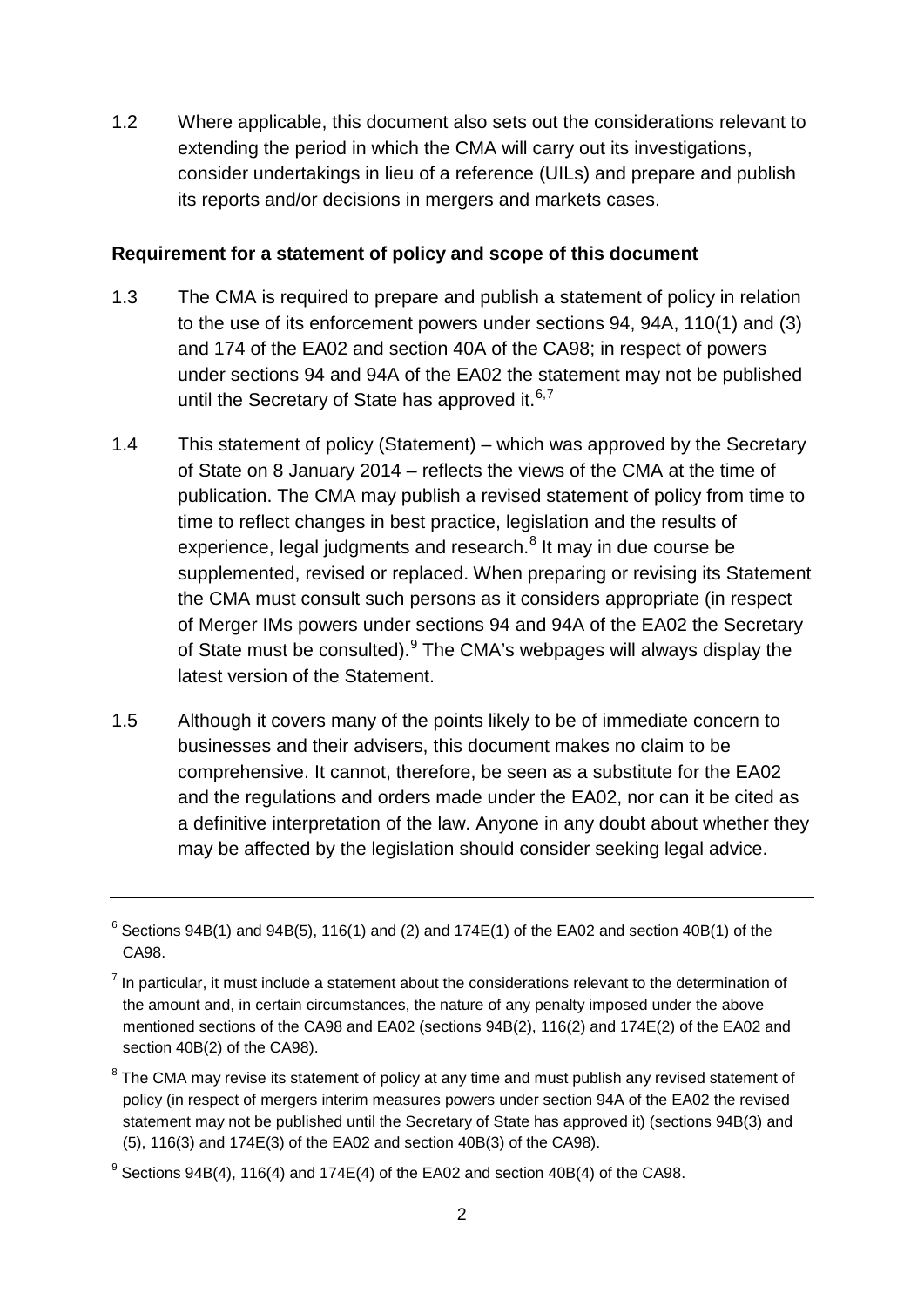- 1.6 When reaching decisions regarding enforcement action for failure to comply with the investigatory powers described above, the CMA must have regard to this Statement.<sup>[10](#page-5-0)</sup> The CMA will apply this Statement flexibly according to the circumstances of the case. However, different considerations may be relevant to the assessment of the appropriate administrative penalty, depending on which statutory power the CMA is using. For example, although daily penalties may be used for failure to comply with Investigatory Requirements in mergers, markets and CA98 cases, they may in practice be used to a greater extent in Phase I merger investigations which involve shorter deadlines, where statutory deadlines are approaching in mergers or markets cases or where the relevant information is needed for analysis at a pivotal point in the investigation, in order to incentivise swift compliance with Investigatory Requirements.
- 1.7 You may find it useful to read this document alongside other CMA, OFT and/or CC documents, including *Mergers: Guidance on the CMA's jurisdiction and procedure* (CMA2); *Market studies and market investigations: Supplemental guidance on the CMA's approach* (CMA3); *Competition Act 1998: Guidance on the CMA's investigation procedures in Competition Act 1998 cases* (CMA8); *Competition and Markets Authority* Competition Act 1998 Rules and the documents listed in Annexe C,<sup>[11](#page-5-1)</sup> which were first published by the OFT and CC, and have been adopted by the CMA*.* This document supersedes the CC's *Statement of Policy on Penalties*  $(CC5)$ .<sup>[12](#page-5-2)</sup>
- 1.8 This Statement has effect from 1 April 2014. The powers made available to the CMA by the ERRA13 apply to all investigations, subject to the transitional arrangements provided for by the Secretary of State for mergers, markets and CA98 investigations that are ongoing as at 1 April 2014. For information on the transitional arrangements that apply to mergers, markets

<span id="page-5-0"></span> $10$  Sections 110(9) and 174A(8) of the EA02 and section 40B(6) of the CA98 provide that the CMA must have regard to the statement of policy most recently published at the time of the relevant failure. A similar requirement applies to the Regulators by virtue of the legislation that conferred on them concurrent powers under the CA98 and EA02. However, it should be noted that while the Regulators must have regard to this statement of policy their approach may differ in some respects. It is therefore advisable to consider also any procedural guidance published by the Regulators in an investigation carried out by them.

<span id="page-5-1"></span> $11$  These documents are available at [www.gov.uk/cma/.](http://www.gov.uk/cma/)

<span id="page-5-2"></span> $12$  To the extent that it refers to powers the CC had to impose penalties for failure to comply with certain investigatory powers prior to the ERRA13, it also supersedes the CC document *General Advice and Information* (CC4).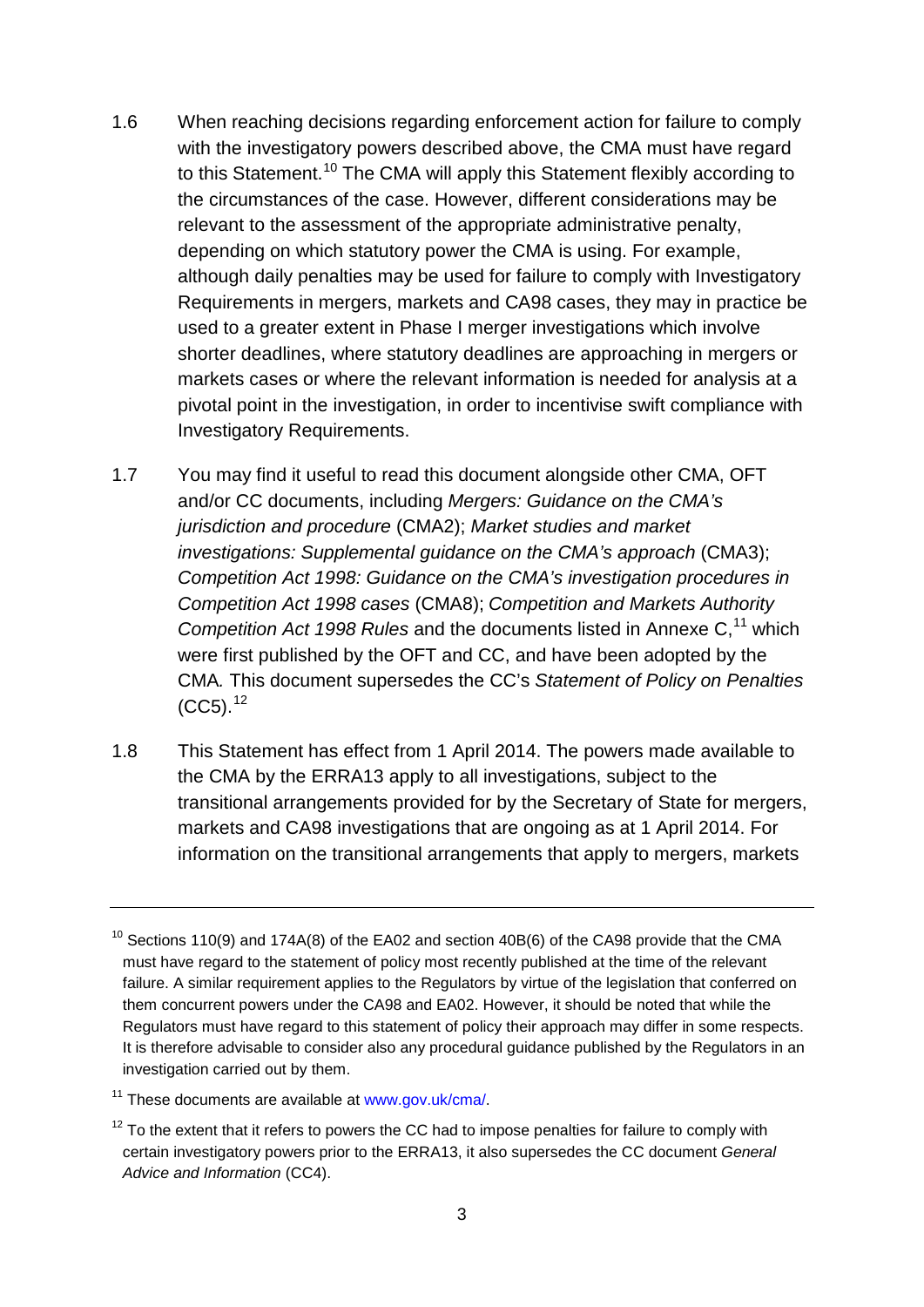and CA98 investigations, please see *Transitional Arrangements: Guidance on the CMA's proposed approach to transitional arrangements – Part 1* (CMA 14).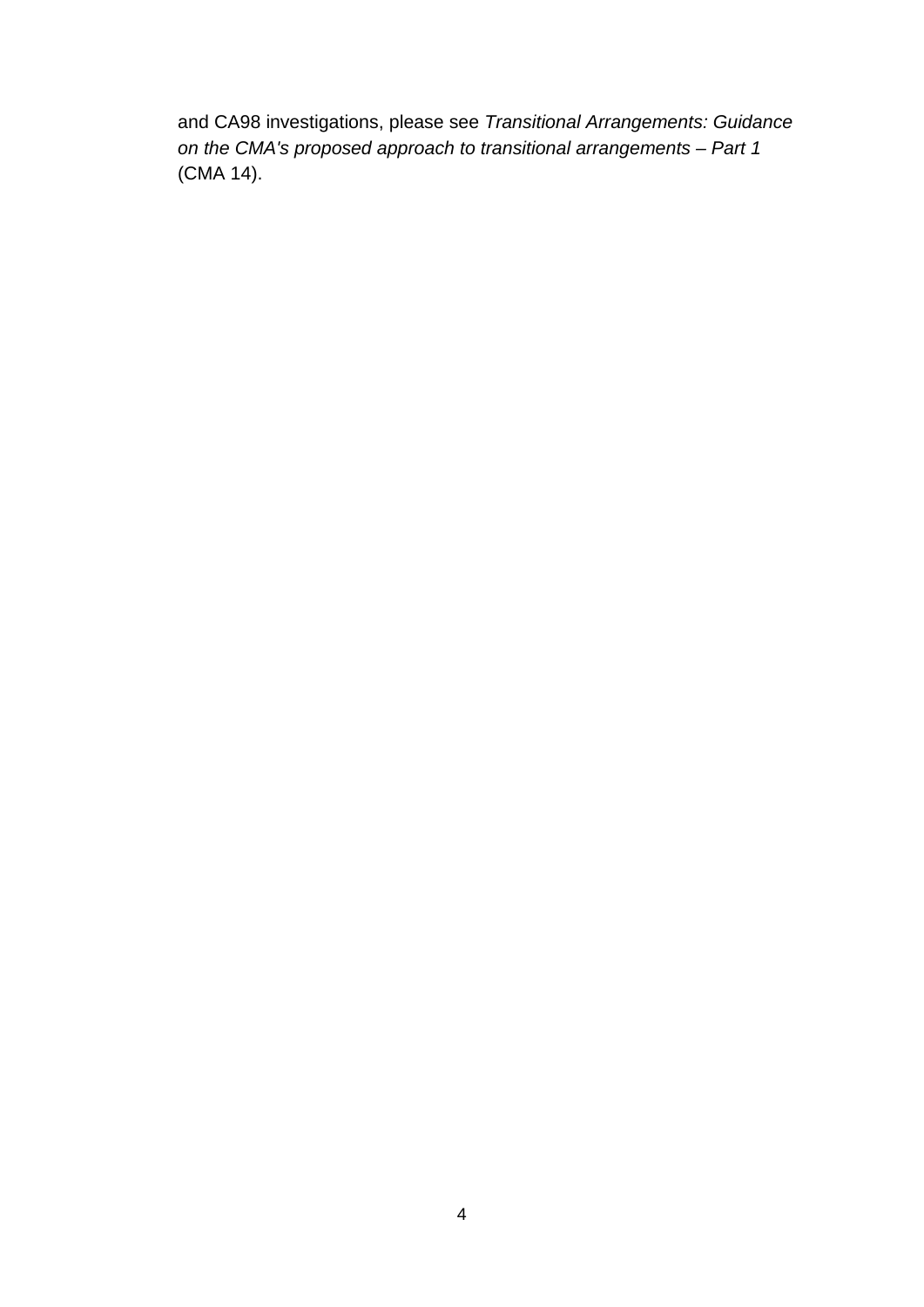# <span id="page-7-0"></span>**2 LEGAL FRAMEWORK**

## **Penalties for failure to comply with Investigatory Requirements[13](#page-7-1)**

- 2.1 Under the EA02 (in relation to markets or mergers investigations), the CMA may impose administrative penalties on persons who fail, either intentionally or without reasonable excuse, to comply with requirements imposed on them under sections 109 and 174 of the EA02.<sup>[14](#page-7-2)</sup> These include failures to attend interviews or meetings with the CMA, failures to provide evidence, or failures to produce documents required by the CMA. Penalties may also be imposed on persons who intentionally obstruct or delay another person in copying documents produced to that other person.<sup>[15](#page-7-3)</sup>
- 2.2 Similarly, under the CA98, the CMA may impose administrative penalties on persons who fail, either intentionally or without reasonable excuse, to comply with requirements imposed on them under sections 26, 26A, 27, 28 or 28A of the CA98.<sup>[16](#page-7-4)</sup> These include failures to answer questions asked by the CMA, failures to produce documents required by the CMA or to comply with the CMA's powers to enter premises (either with or without a warrant). They also include failure to provide adequate or accurate information in response to a request.

## *Criminal offences*

- 2.3 Certain criminal offences in relation to interference with the CMA's investigatory powers operate alongside the enforcement powers detailed in this Statement. It is a criminal offence where a person:
	- intentionally alters, suppresses or destroys any document which the person has been required to produce by the CMA under its EA02 powers in mergers and markets cases<sup>[17](#page-7-5)</sup>

<span id="page-7-1"></span> $13$  See also Annexe B below, which contains a high-level summary table of the CMA powers and corresponding penalties for non-compliance covered by this Statement.

<span id="page-7-2"></span> $14$  Sections 110(1) and 174A(1) of the EA02.

<span id="page-7-3"></span><sup>&</sup>lt;sup>15</sup> Sections 110(1) and (3) EA02 (mergers) and 174A(1) and (3) of the EA02 (markets).

<span id="page-7-4"></span> $16$  Section 40A(1) of the CA98.

<span id="page-7-5"></span> $17$  Section 110(5) of the EA02 (mergers) and section 174A(4) of the EA02 (markets).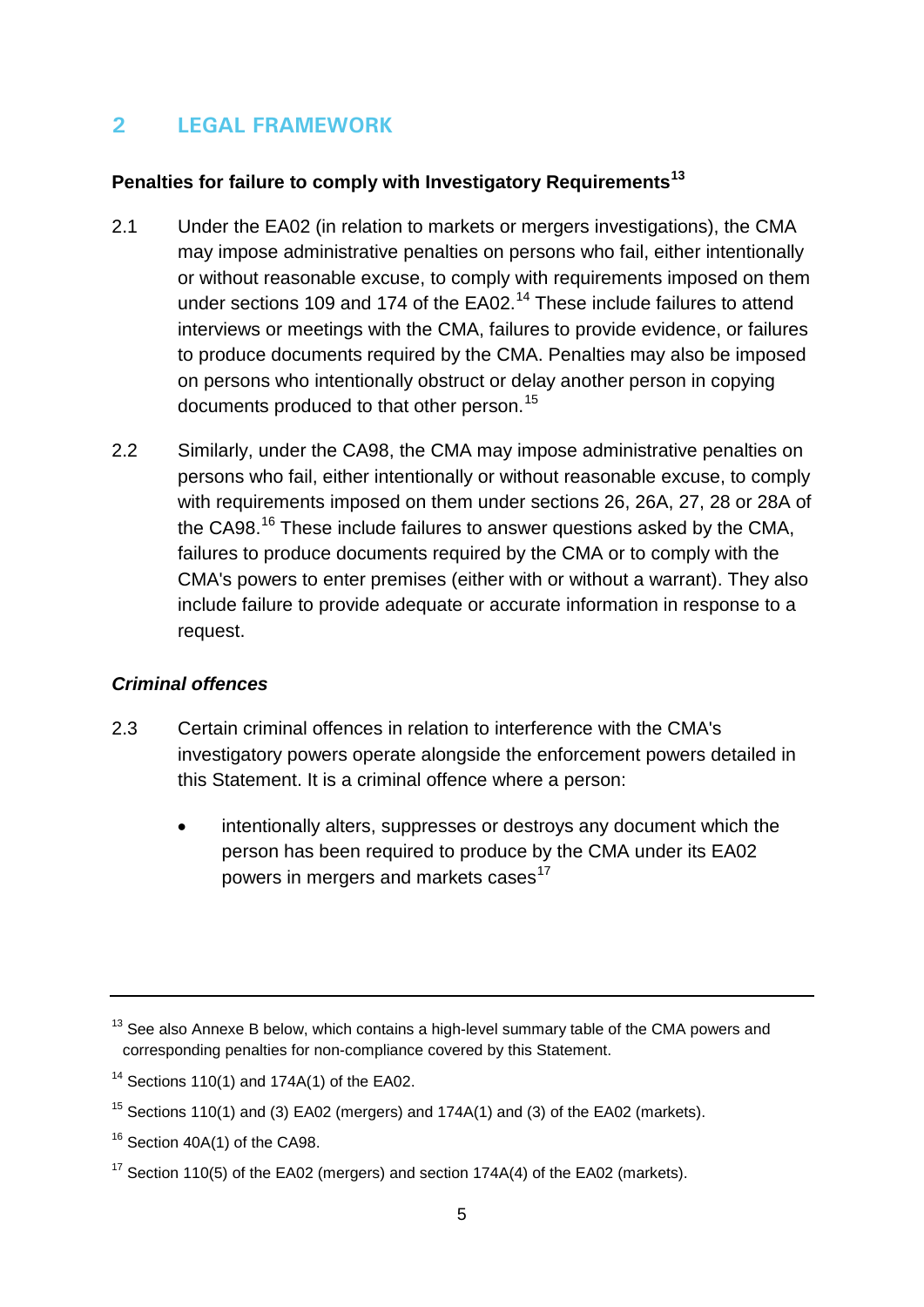- knowingly or recklessly provides false or misleading information to the CMA or the Secretary of State in connection with any of their mergers functions under Part 3 of the EA02, or  $18$
- in relation to CA98 investigations
	- obstructs the CMA in the exercise of its powers to carry out inspections under sections 27, 28 or 28A of the CA98
	- intentionally or recklessly destroys or otherwise disposes of, falsifies or conceals a document which they have been required to produce under the CMA's CA98 powers, or
	- knowingly or recklessly provides false or misleading information to the CMA or another person in connection with a CA98 investigation.<sup>[19](#page-8-1)</sup>

In relation to obstructing the exercise of powers under section 27 of the CA98, a person is liable, on summary conviction, to a fine not exceeding the statutory maximum<sup>[20](#page-8-2)</sup> and, on conviction on indictment, to a fine. For all the other EA02 and CA98 offences, a person is liable, on summary conviction, to a fine not exceeding the statutory maximum and, on conviction on indictment, to imprisonment for a term not exceeding two years or to a fine or to both. $21$ 

2.4 For mergers and markets investigatory powers, where an act is capable of constituting both (a) a failure warranting an administrative penalty **and** (b) a criminal offence, the CMA cannot impose an administrative penalty if P has been found guilty of the criminal offence.<sup>[22](#page-8-4)</sup> Similarly, a criminal offence is not

<span id="page-8-0"></span> $18$  Section 117 of the EA02. This provision also applies where such information is provided to OFCOM or Monitor under Part 3 of the EA02.

<span id="page-8-1"></span><sup>&</sup>lt;sup>19</sup> Sections 42 to 44 of the CA98.

<span id="page-8-2"></span> $20$  It should be noted that section 85 of the Legal Aid, Sentencing and Punishment of Offenders Act 2012 (the LASPOA) provides for the statutory maximum fine on summary conviction to become an unlimited fine. If and when this section comes into force, references in the EA02, CA98 and this guidance to the statutory maximum fine on summary conviction should be read in light of the changes made by the LASPOA.

<span id="page-8-3"></span><sup>&</sup>lt;sup>21</sup> Sections 110(7) and 174A(6) of the EA02 and sections 42(6) and (7), 43(2) and 44(3) of the CA98.

<span id="page-8-4"></span> $22$  Sections 110(8) and 174A(7) of the EA02.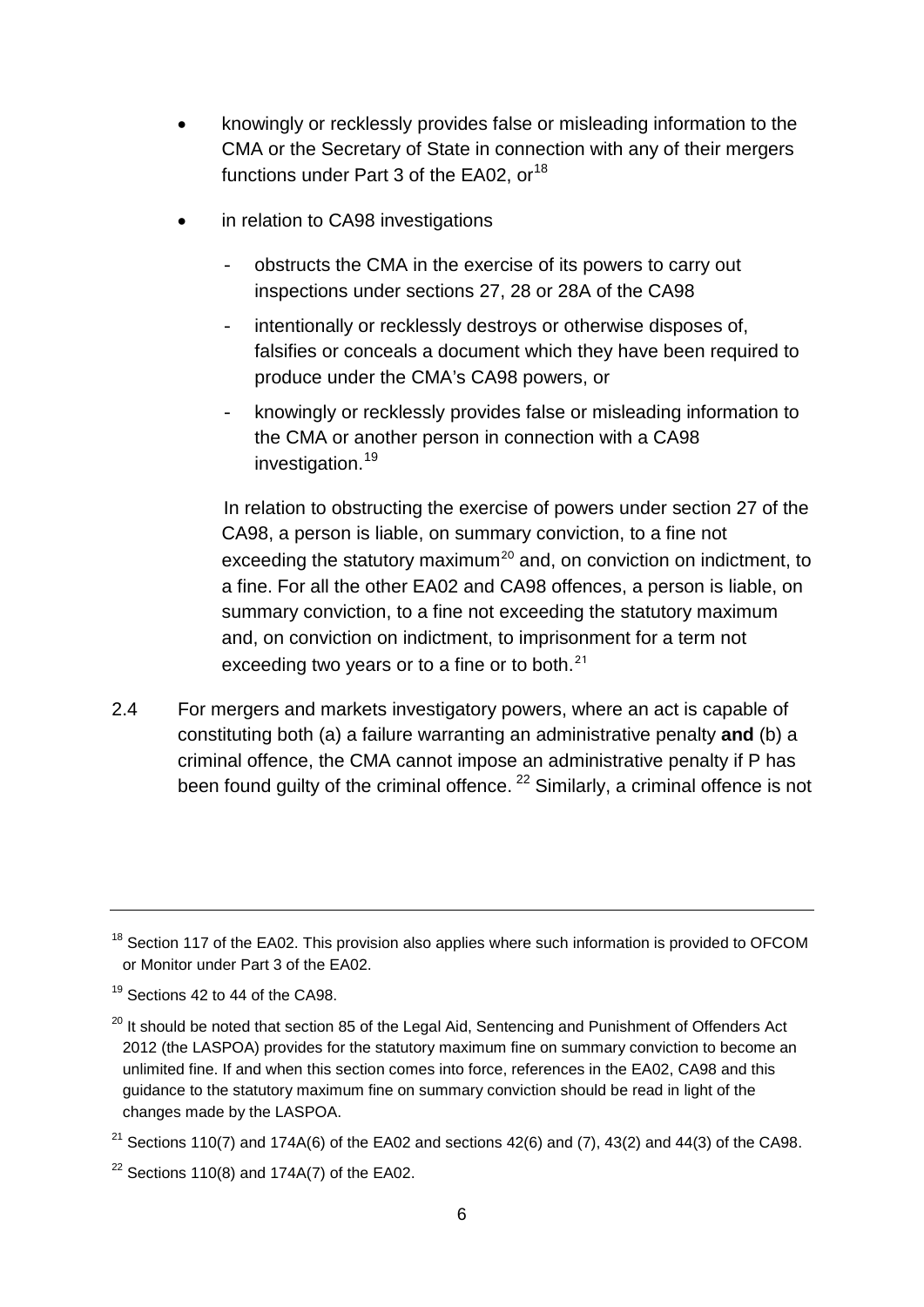committed by P where the CMA has imposed an administrative penalty in respect of the same  $act.^{23}$  $act.^{23}$  $act.^{23}$ 

# *Amount of penalty*

- 2.5 The CMA may impose such administrative penalty as it considers appropriate, $24$  subject to the statutory maxima specified by order of the Secretary of State. The current maxima specified by the Competition and Markets Authority (Penalties) Order 2014 are as follows:
	- £30,000 (fixed amount)
	- £15,000 (daily rate), and
	- £30,000 and £15,000 (fixed amount and daily rate together).
- 2.6 Where the penalty is being imposed because P has intentionally obstructed or delayed another person in copying documents produced to them (in the context of mergers and markets investigations), the penalty must be a fixed amount.<sup>[25](#page-9-2)</sup> For other failures, committed without reasonable excuse, the penalty may be:
	- a fixed amount
	- an amount calculated by reference to a daily rate, or
	- a combination of a fixed amount and an amount calculated by reference to a daily rate. $^{26}$  $^{26}$  $^{26}$

Where the CMA is entitled to impose both a fixed and a daily penalty for a particular failure to comply, it may simultaneously impose fixed and daily penalties up to the maximum specified for each type of penalty.[27](#page-9-4)

<span id="page-9-0"></span><sup>&</sup>lt;sup>23</sup> Sections 110(6) and 174A(5) of the EA02.

<span id="page-9-1"></span><sup>&</sup>lt;sup>24</sup> Section 111(1) of the EA02 (mergers) and section 174D(1) of the EA02 (markets) and section 40A(1) of the CA98.

<span id="page-9-2"></span> $25$  Sections 111(3) (mergers) and 174D(3) (markets) of the EA02.

<span id="page-9-3"></span> $26$  Sections 111(2) and (3) (mergers) and 174D(2) and (3) (markets) of the EA02 and section 40A(2) of the CA98.

<span id="page-9-4"></span><sup>&</sup>lt;sup>27</sup> Section 111(7)(c) (mergers) and section 174D(6)(c) (markets) of the EA02 and section 40A(3)(c) of the CA98.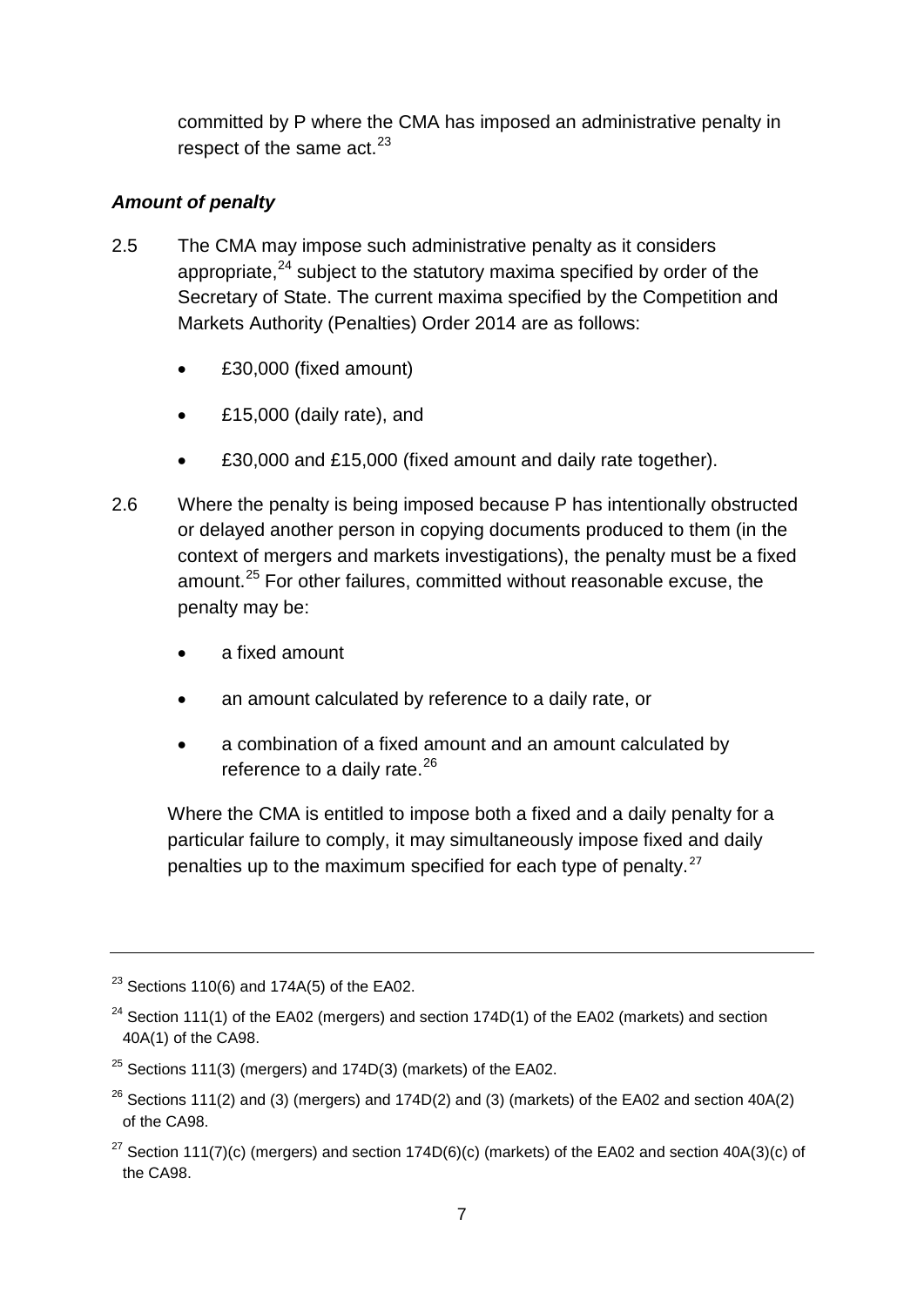#### **Interaction with power to extend mergers and markets investigations**

2.7 In certain circumstances, the CMA may extend the period within which certain duties to carry out mergers and markets investigations or to consider UILs or implement remedies must be discharged. This will apply if it considers that a relevant person has failed (with or without reasonable excuse) to comply with any EA02 Requirement issued by the CMA in relation to a merger reference or investigation or where any person has failed (with or without reasonable excuse) to comply with a EA02 requirement issued by the CMA during the remedies implementation phase of a market investigation.<sup>[28](#page-10-0)</sup> In appropriate cases, the CMA has the power to both extend its statutory timetable and impose a fine on parties who fail to comply with EA02 Requirements.<sup>[29](#page-10-1)</sup> This is discussed further in chapter 4 below.

# **Penalties for failure to comply with Merger IM powers** [30](#page-10-2)

- 2.8 The CMA may impose a fixed penalty (but not a daily penalty) for failure to comply with Merger IMs, for example an undertaking or order to suspend pre- or post-merger integration.<sup>[31](#page-10-3)</sup> The penalty may not exceed 5% of the total value of the turnover (both in and outside the UK) of the enterprises owned or controlled by P. <sup>[32,](#page-10-4) [33](#page-10-5)</sup> The maximum amount of the penalty will therefore depend on the size of the enterprises owned or controlled by P.
- <span id="page-10-6"></span>2.9 This power to impose penalties sits alongside the ability of any person who may be affected by a breach of the Merger IM to bring an action where they

- <span id="page-10-3"></span> $31$  Section 94A(1) (mergers) of the EA02. Pursuant to section 94A(8) (mergers) of the EA02, 'interim measure' for these purposes means an undertaking under section 80 of the EA02 or an order under section 72 or 81 of the EA02.
- <span id="page-10-4"></span><sup>32</sup> Section 94A(2) (mergers) of the EA02.

<span id="page-10-0"></span> $28$  Sections 34ZB(1) and 39(3) (mergers) and section 138A(3) (markets) of the EA02. This power is in addition to the power to extend the timetable where there are special reasons to do so (see *Mergers: Guidance on the CMA's jurisdiction and procedure* (CMA2) and *Market studies and market investigations: Supplemental guidance on the CMA's approach* (CMA3).

<span id="page-10-1"></span><sup>&</sup>lt;sup>29</sup> Section 110(2) (mergers) and section 174A(2) (markets) of the EA02.

<span id="page-10-2"></span> $30$  See also Annexe B below which contains a high-level summary table of the CMA powers and corresponding penalties for non-compliance covered by this statement of policy.

<span id="page-10-5"></span><sup>&</sup>lt;sup>33</sup> The Enterprise Act 2002 (Mergers) (Interim Measures: Financial Penalties) (Determination of Control and Turnover) Order 2014 provides for the circumstances in which an enterprise is to be treated as 'controlled' by P and contains the rules for determining the turnover of an enterprise.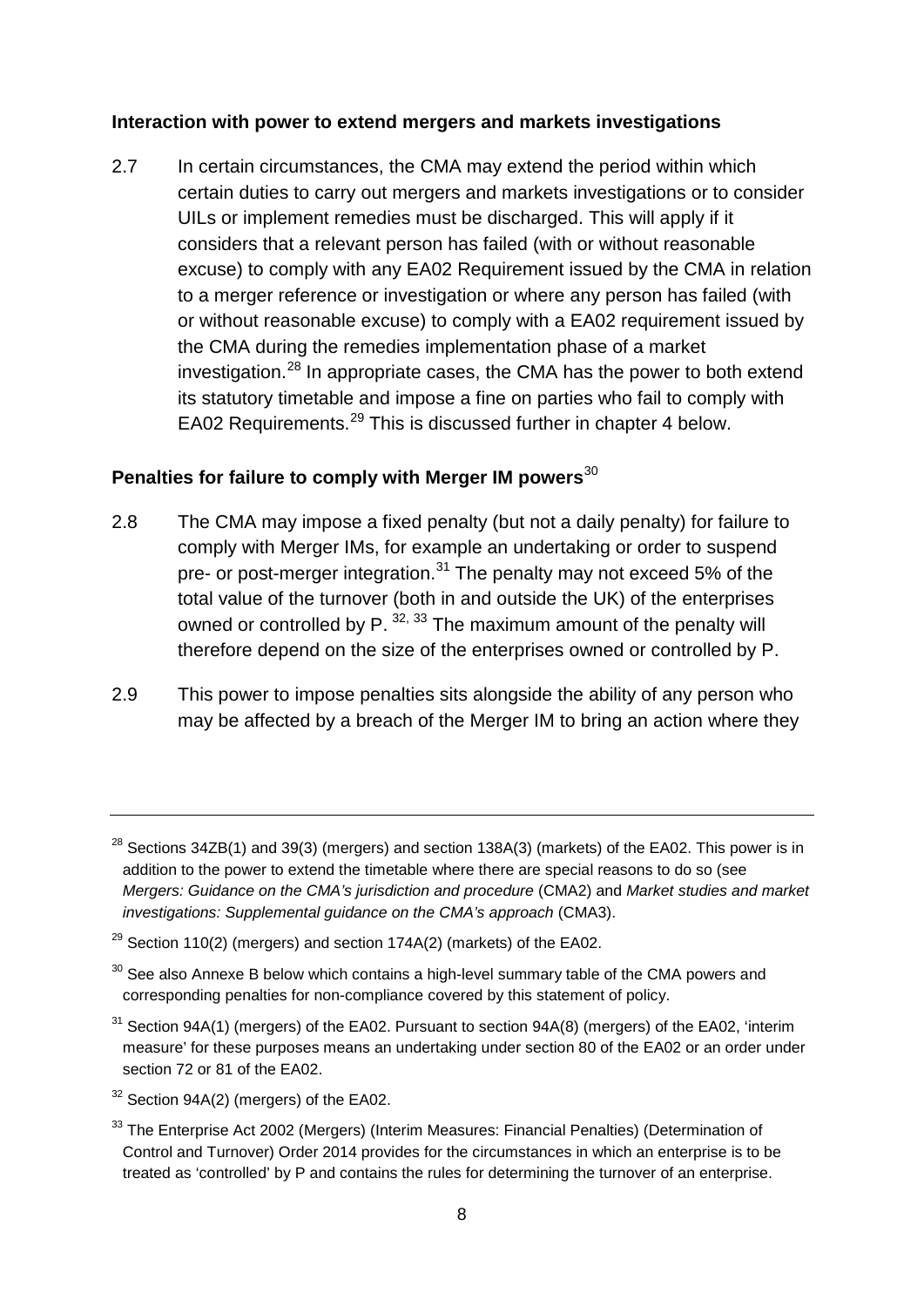have sustained loss or damage.<sup>[34](#page-11-0)</sup> The CMA is also able to bring such civil powersis explained further in paragraph 4.21 below. proceedings to enforce interim measures. The interaction between these two

<span id="page-11-0"></span><sup>34</sup> Section 94(4) (mergers) of the EA02. See also *Mergers: Guidance on the CMA's jurisdiction and procedure* (CMA2).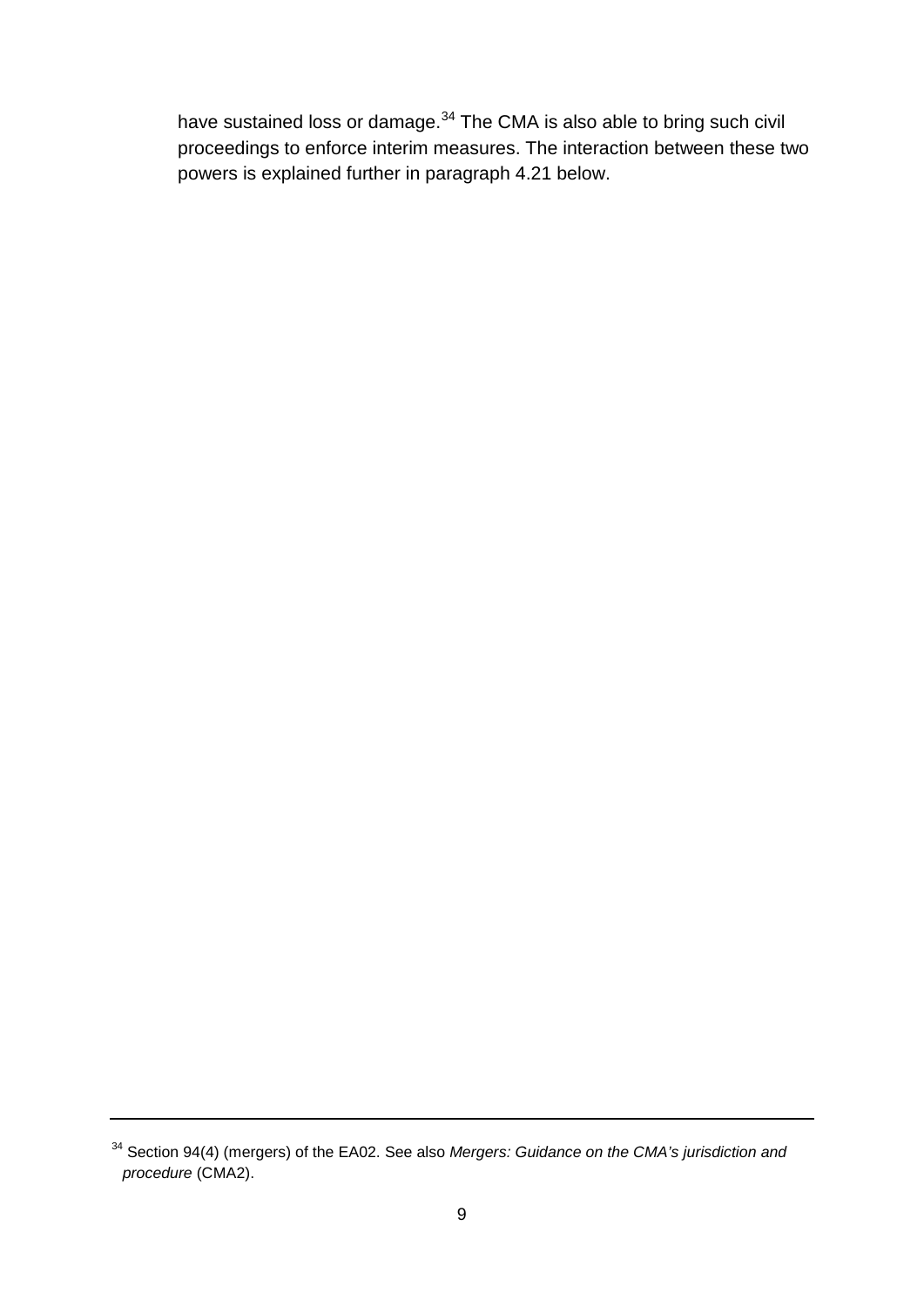# <span id="page-12-0"></span>**3 POLICY OBJECTIVES**

- 3.1 Given the importance to businesses and consumers of substantive decisions in mergers, markets and CA98 investigations, and the need for such decisions to be taken in accordance with statutory or other timetables, it is vital for the CMA to be able to take such decisions based on information that is accurate and complete, and to gather that information as quickly as possible. Consistent with this, the legislative intention behind the enhanced investigatory powers available to the CMA is to provide appropriate investigatory powers during all phases of its investigations to be able to carry out its functions. Use of the CMA's investigatory and interim measures powers is therefore intended to:
	- ensure that the CMA can expediently gather information to carry out its functions with the best available evidence in compliance with relevant investigation timetables (in particular but not limited to statutory timetables in mergers and markets cases)
	- prevent action which might prejudice any reference, impede the taking of action following a reference, or cause detrimental and irreversible changes to market dynamics, and
	- ensure that the threat of penalties will deter future non-compliance with relevant CMA powers, by those on whom penalties have been imposed and other persons who may be considering future non-compliance.
- 3.2 It follows that there are a number of possible adverse consequences for the CMA if a person fails to comply with Investigatory Requirements or Merger IMs:
	- the costs of the investigation may increase
	- the investigation may be delayed, which could have commercial and other adverse implications for the CMA, parties and consumers, and again increase costs for the CMA and parties
	- the accuracy or quality of the CMA's decisions may be reduced
	- any remedial action that may be required in Phase 2 of a merger investigation may be prejudiced, and/or
	- in the most extreme circumstances the CMA could come to a different decision from the one it would have reached if the information had been available.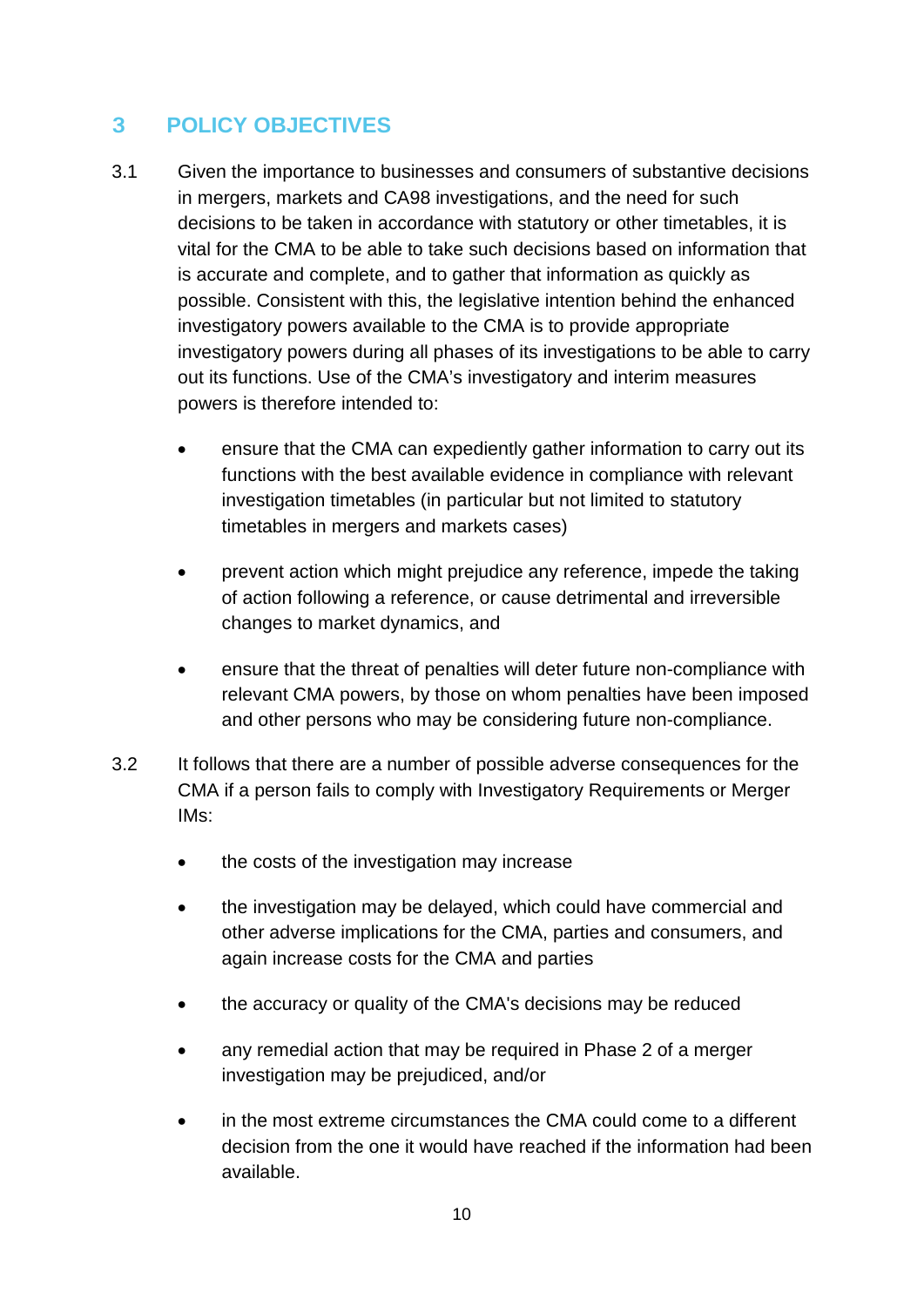3.3 The CMA's penalty powers play an important role in incentivising compliance with Investigatory Requirements and Merger IMs and avoiding the adverse consequences described above. Therefore, the CMA will take failures to comply very seriously and will not hesitate to impose a penalty where appropriate.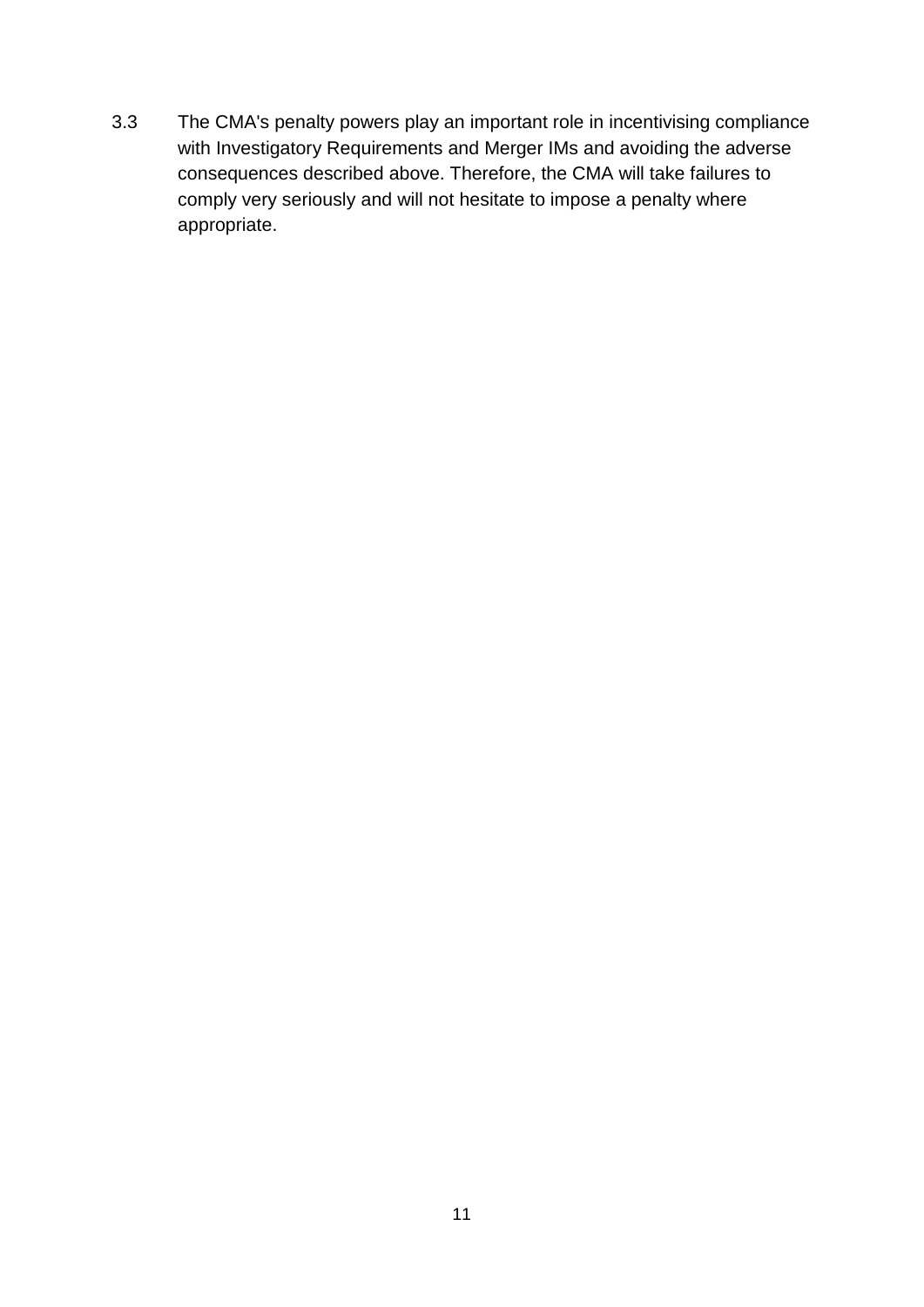# <span id="page-14-0"></span>**4 STATEMENT OF POLICY ON WHETHER AND IN WHAT AMOUNT ADMINISTRATIVE PENALTIES WILL BE IMPOSED**

4.1 The CMA considers that penalties imposed on P should, on the one hand, achieve the CMA's policy objectives of incentivising compliance with its investigatory and interim measures powers and deterring future failures to comply, while not being disproportionate or excessive in all the circumstances of the case. When assessing whether and in what amount a penalty should be set, the CMA will have regard to the factors referred to in this chapter in the round, including the nature and gravity of the failure, any adverse effects on the CMA's investigation, P's reason for the failure and the size and administrative and financial resources available to P.

#### **A. Factors influencing decision to impose a penalty**

#### *General*

- 4.2 The CMA will consider whether to impose an administrative penalty on a case-by-case basis, taking into account all relevant circumstances.<sup>[35](#page-14-1)</sup> However, the CMA may be more likely to impose a penalty where it considers one or more of the following factors are present:
	- the failure to comply is likely to have an adverse impact on the CMA's investigation, in particular the ability to obtain evidence relevant to the determination of issues being investigated and the ability to meet statutory or administrative timetables
	- the failure to comply is significant and/or flagrant (whether committed intentionally or negligently) $36$

<span id="page-14-1"></span> $35$  Persistent and repeated unreasonable behaviour that delays the OFT's enforcement action is an aggravating factor under *the OFT's Guidance as to the appropriate amount of penalty* for substantive infringements of competition law (OFT 423, September 2012), which has been adopted by the CMA. Where necessary and proportionate, the CMA will consider on a case-by-case basis whether any non-compliance with information gathering powers merits both an administrative penalty and the application of the aggravating factor in OFT423.

<span id="page-14-2"></span> $36$  For the purposes of this guidance, a failure is 'intentional' if P must have been aware, or could not have been unaware, that its conduct was of such a nature as to lead to a failure to comply and a failure is 'negligent' if P ought to have known that its conduct would result in a failure to comply with an Investigatory Requirement or Merger IM.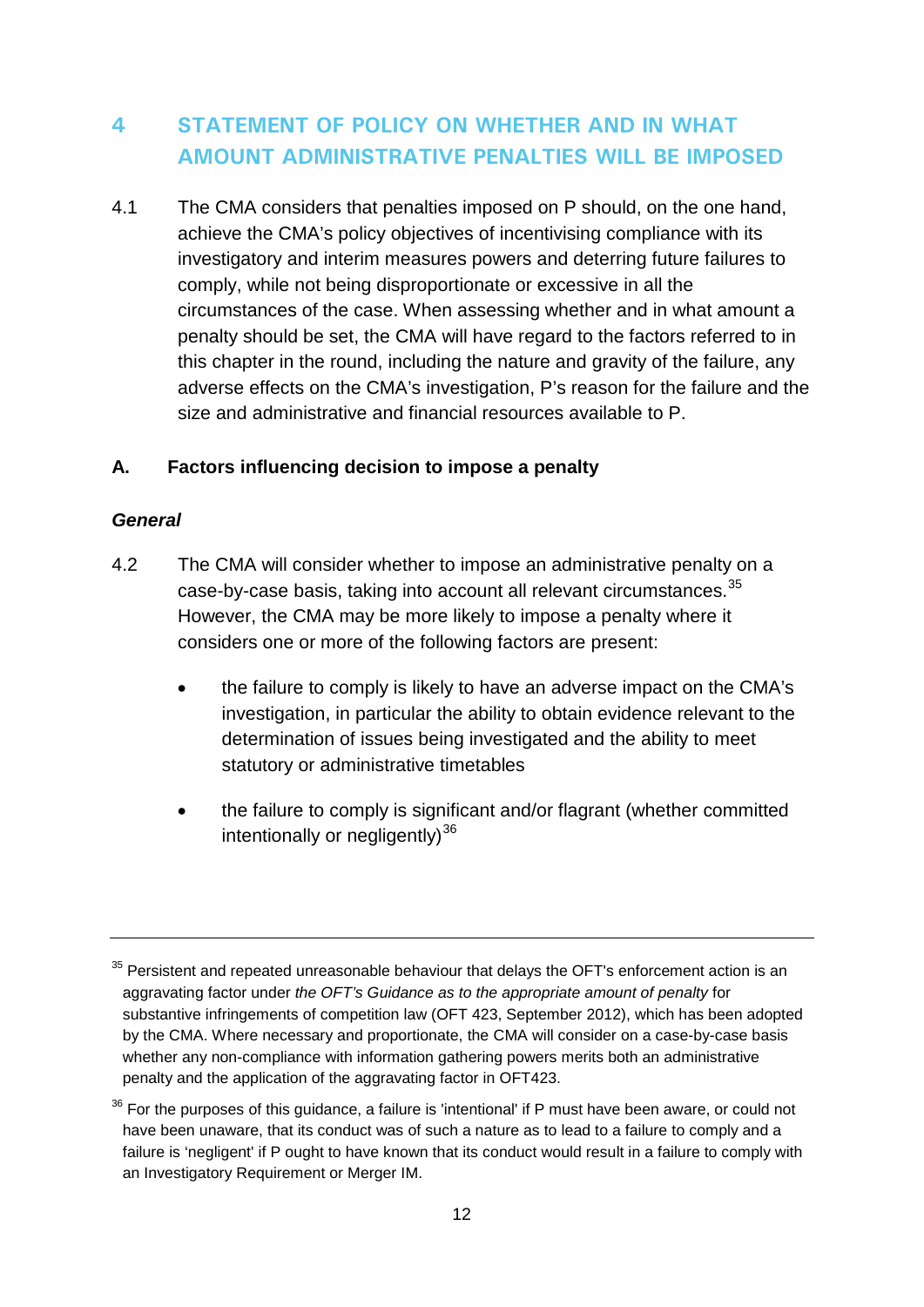- P has previously failed to comply with an information request or CMA decision, whether in the current investigation or previously (that is, there is an element of 'recidivism')
- the imposition of a penalty is required to encourage (swift) compliance by P, and
- P sought to obtain an advantage or derive benefit from the failure.
- <span id="page-15-2"></span>4.3 The procedure used by the CMA when imposing Investigatory Requirements may also be relevant to the imposition of penalties. The CMA may be more likely to impose a penalty for failure to comply with Investigatory Requirements where the CMA has provided a draft request or set a deadline for compliance which takes P's comments into account.<sup>[37](#page-15-0)</sup> Parties should raise any potential difficulties in responding as early as possible within the timeframe set out in an Investigatory Requirement – for example relating to administrative, resourcing, financial, logistical and practical issues – or any matters they do not understand with the case team as soon as possible after receiving a request, or as soon as they become aware that they may not meet the stipulated deadline.

#### *Reasonable excuse*

4.4 For the majority of the CMA's Investigatory Requirements and for Merger IMs, penalties can only be imposed if a failure to comply is 'without reasonable excuse'.<sup>[38](#page-15-1)</sup> The EA02 and CA98 do not define the phrase. The circumstances that constitute a reasonable excuse are not fixed and the CMA will consider whether any reasons for failure to comply amount to a reasonable excuse on a case-by-case basis. However, the CMA will consider whether a significant and genuinely unforeseeable or unusual event and/or an event beyond P's control has caused the failure and the failure would not otherwise have taken place. For example, a significant and demonstrable IT failure (which could not reasonably have been foreseen or

<span id="page-15-0"></span> $37$  Where practicable and appropriate, the CMA will discuss Investigatory Requirements with the intended recipient prior to giving the relevant notice so as to enable requests to be prepared that do not impose unnecessary burdens on recipients. The CMA will also seek to set reasonable deadlines for Investigatory Requirements and where draft Investigatory Requirements have been issued the final Investigatory Requirements will have considered any representations on proposed deadlines. For further details, see for example, *Transparency and disclosure: Statement of the CMA's policy and approach* (CMA6).

<span id="page-15-1"></span> $38$  Sections 94A(1) and 110(1) (mergers) and 174A(1) (markets) of the EA02 and section 40A(1) of the CA98.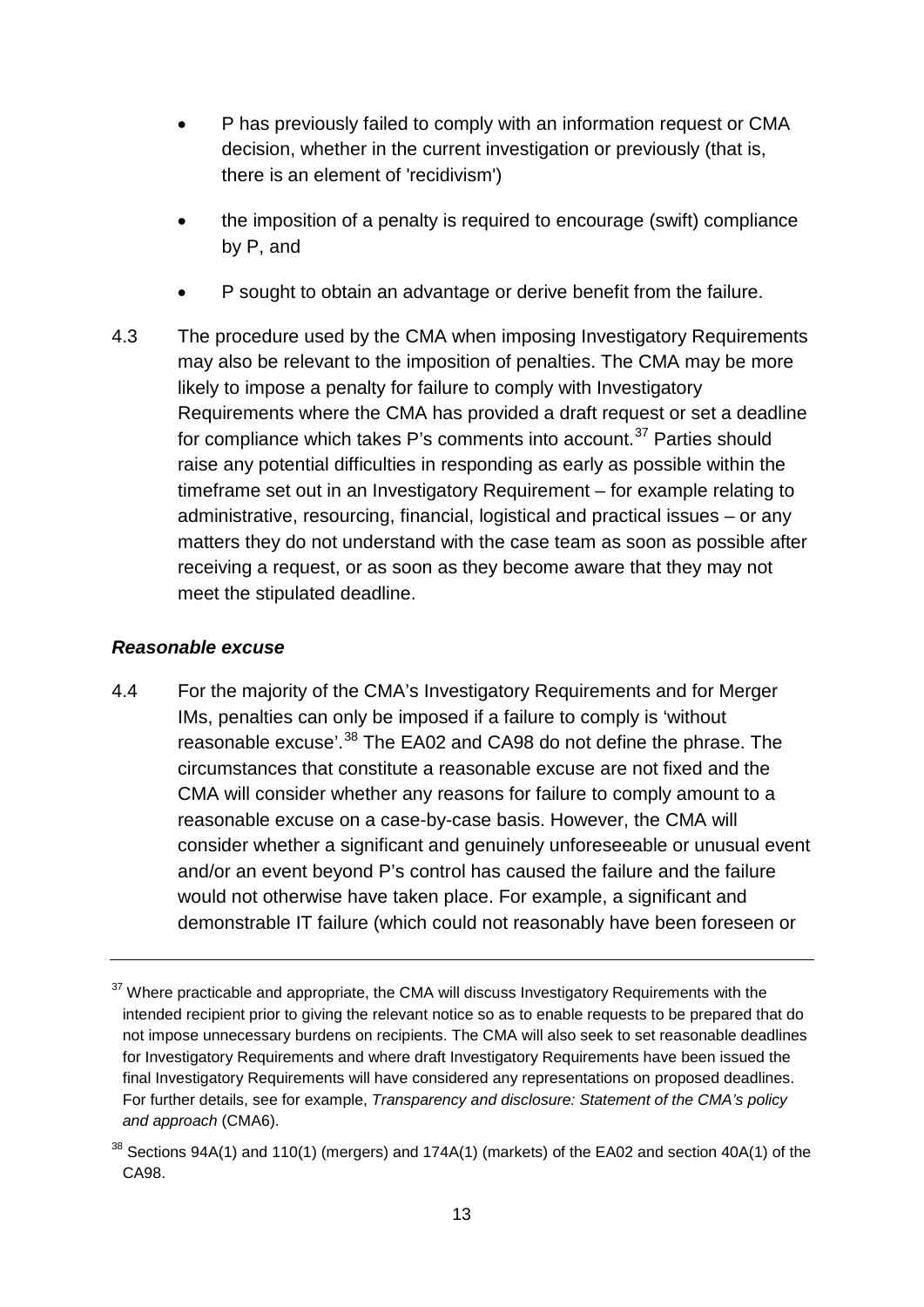avoided) which prevented P from meeting a deadline might, depending on the circumstances, amount to a reasonable excuse.

4.5 The CMA will expect the person to whom the Investigatory Requirement or Merger IM applies to be responsible for ensuring Investigatory Requirements and Merger IMs are fully understood and that the CMA's powers are complied with, even when, for example, using external advisers to assist them with their response. As noted in paragraph [4.3](#page-15-2) above, parties should make known any difficulties and raise any queries in relation to an information request as soon as possible. The CMA is unlikely (save in exceptional circumstances) to accept an excuse where P has not made a reasonable effort to meet the deadline in respect of an Investigatory Requirement, for example because it was forgotten.

#### *Decision to extend timetables/deadlines*

- 4.6 In certain circumstances, the CMA may extend the time limit within which certain duties to carry out merger and markets investigations and to consider UILs or impose remedies must be discharged if it considers that P has failed (with or without reasonable excuse) to comply with any EA02 Requirement which is given in relation to the reference or investigation.<sup>[39,](#page-16-0) [40](#page-16-1)</sup>
- 4.7 In reaching a decision on whether to extend the time limit, the CMA will consider all relevant factors on a case-by-case basis. These might, for example, include the CMA's assessment of whether the extension is necessary to enable the EA02 Requirements to be complied with and for the CMA to complete its functions, and whether any extension may jeopardise the effectiveness of any remedy the CMA might wish to impose (for example a divestment in the case of a completed merger). Any decision not to extend the relevant statutory deadline will be kept under review. The CMA would not usually expect to use isolated minor occurrences of non-compliance, or those with limited impact alone or in aggregate, to justify extensions to

<span id="page-16-0"></span> $39$  Sections 34ZB(1), 39(3) and 41A(3) (mergers) of the EA02, provided that P is a relevant person within the meaning of sections 34ZB(2), 39(5) and 41A(4) (mergers) and section 138A(3) (markets) of the EA02 (where the concept of relevant person does not apply). Such an extension comes into force when published by the CMA and continues in force until (a) the person concerned provides the information or documents to the satisfaction of the CMA, or (as the case may be) appears as a witness in accordance with the requirements of the CMA, or (b) the CMA publishes its decision to cancel the extension. See section 107 and sections 34ZB(7), 39(8) and 41A(7)(b) of the EA02 (mergers) and section 138A(5)(b) (markets) of the EA02.

<span id="page-16-1"></span><sup>40</sup> See *Mergers: Guidance on the CMA's jurisdiction and procedure* (CMA2) and *Market studies and market investigations: Supplemental guidance on the CMA's approach (CMA3).*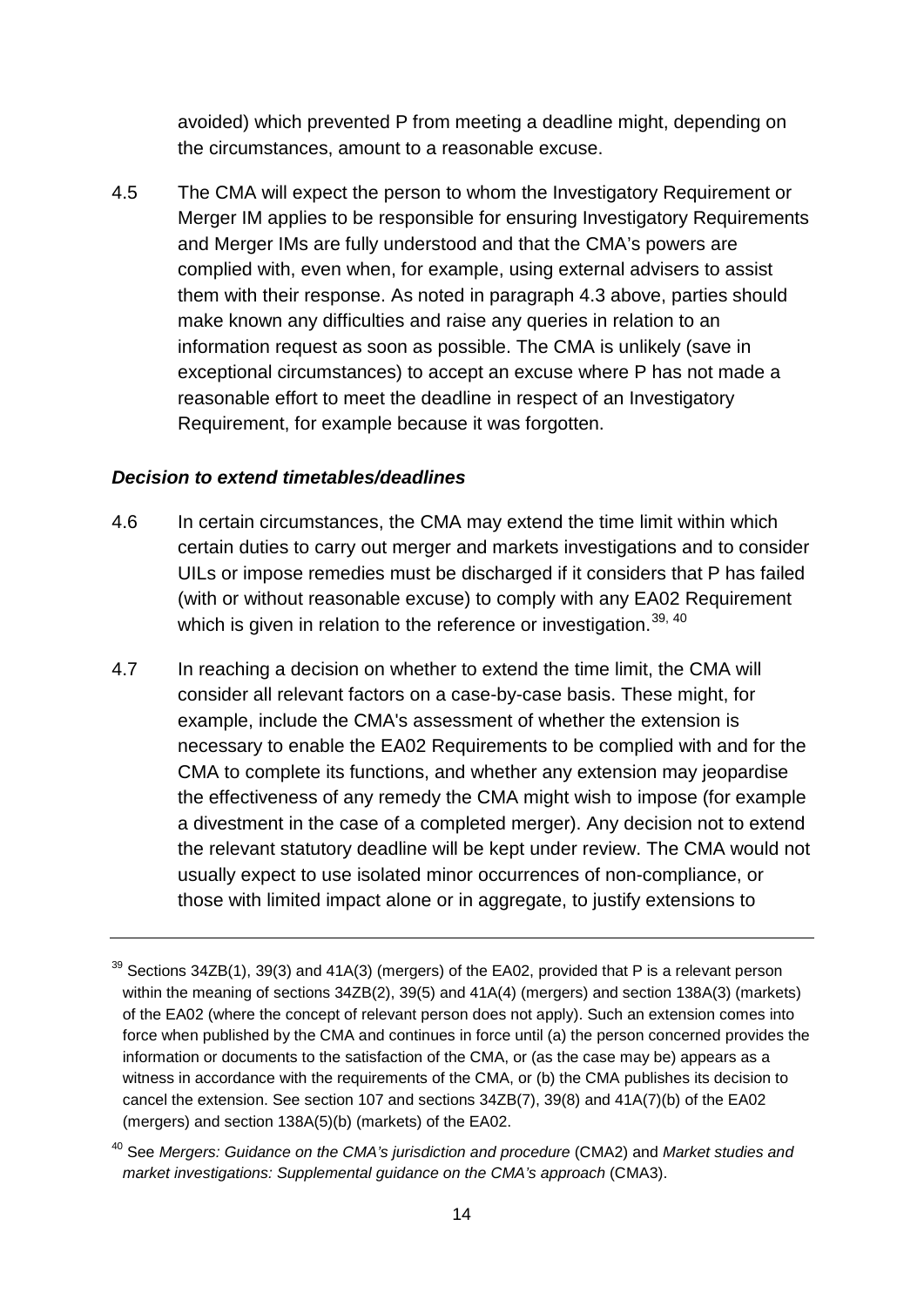statutory timetables. In addition, the fact that a failure to comply is particularly serious (for example a deliberate failure by a recidivist designed to achieve an advantage) will not necessarily make an extension more likely.

4.8 In relevant circumstances, when considering whether to impose a penalty for non-compliance the CMA will have regard to the fact that it may also extend a timetable deadline for non-compliance. Where the CMA may both impose a penalty and extend the timetable in relation to the same failure,<sup>[41](#page-17-0)</sup> there should be no expectation that the CMA will only use one of these powers. For example, where the failure has delayed the timetable the CMA may decide to extend the timetable **and** impose a penalty.

## **B. Factors affecting the type of penalty imposed**

- 4.9 Depending on the type of case and the powers concerned, the CMA may impose:
	- **a fixed penalty only**: for failure, without reasonable excuse, to comply with Merger IMs<sup>[42](#page-17-1)</sup> and for intentionally obstructing or delaying another person in copying documents produced to them,<sup>[43](#page-17-2)</sup> or
	- **a fixed penalty and/or a daily penalty**: for failure, without reasonable excuse, to comply with other investigatory powers under the EA02 (mergers and markets cases) or the CA98.<sup>[44](#page-17-3)</sup>
- 4.10 Where the CMA has a choice as to the type of penalty that may be imposed, it will consider a number of factors, in the round, on a case-by-case basis. These may include the factors referred to in sections A and C of this chapter. The CMA may also consider the following non-exhaustive factors:
	- **The factual circumstances in which a penalty is being considered**. The assessment of whether to impose a fixed or daily penalty, or a

<span id="page-17-0"></span> $41$  Section 110(2) (mergers) of the EA02 provides that the CMA may impose a penalty for failure to comply with requirements imposed under section 109 of the EA02 and extend the timetable under section 39(4) of the EA02. Similarly, section 174A(2) (markets) of the EA02 provides that the CMA may both impose a penalty for failure to comply with requirements imposed under section 174 of the EA02 and extend the timetable under section 138A(3) of the EA02.

<span id="page-17-1"></span><sup>42</sup> Section 94A(1) (mergers) of the EA02.

<span id="page-17-2"></span> $43$  Sections 111(3) (mergers) and 174D(3) (markets) of the EA02.

<span id="page-17-3"></span><sup>&</sup>lt;sup>44</sup> Sections 111(2) and (3) (mergers) and 174D(2) and (3) (markets) of the EA02 and section 40A(2) of the CA98. See also Annexe B below, which contains a high-level summary table of the CMA powers and corresponding penalties for non-compliance covered by this statement of policy.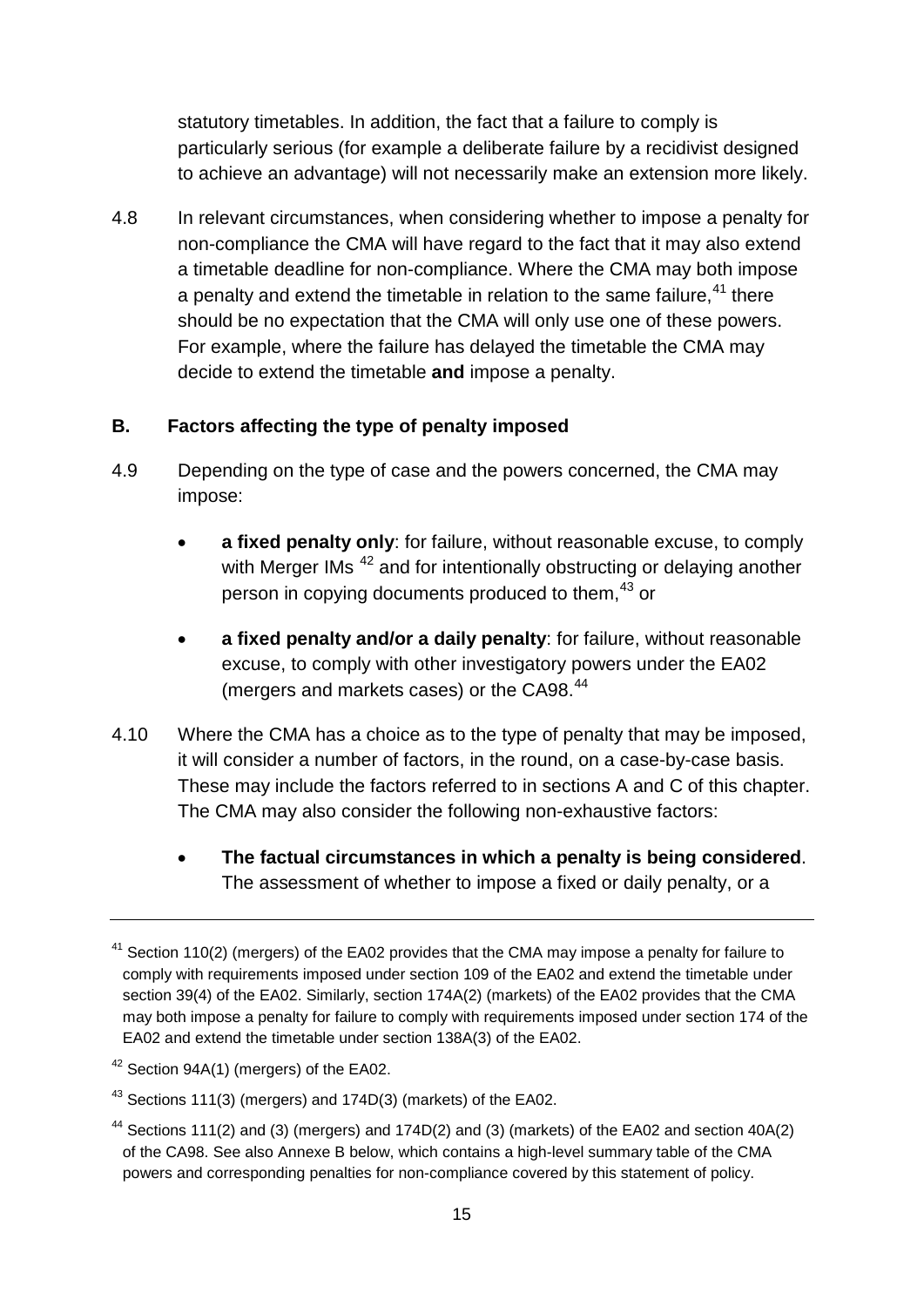combination of the two, will involve consideration of the need to incentivise timely compliance with Investigatory Requirements. Daily penalties, for example, (either alone or in combination with a fixed penalty) may create greater incentives for parties to comply swiftly with Investigatory Requirements since the penalty imposed on P is directly related to the time P takes to comply with the request. It is also likely that daily penalties may result in a greater overall penalty than the maximum fixed penalty if P fails to comply promptly. They may be particularly appropriate in situations where timely compliance is likely to be of utmost importance, for example where statutory timetables are involved.

- **The deterrent effect of the penalty**. The CMA will consider the level of penalty that is likely to have the requisite deterrent effect, both on P and more generally on those who may be subject to Investigatory Requirements or Merger IMs in the present or in future investigations, having regard to the need for the penalty to be proportionate in all the circumstances. This assessment may affect the level of fixed, daily or combined penalty that is set. Further, where it is important to send a strong deterrent message, for example where there is an egregious or persistent failure to comply, it may be important to impose a penalty at a level that can only be reached by the combination of fixed and daily penalties.
- **Whether the failure to comply has been remedied**. In some cases where an initial failure has been remedied, it may still be appropriate to impose a penalty to reflect the nature and gravity of the failure and/or to achieve deterrence. In those circumstances, only a fixed penalty would be available as daily penalties can only be used for a continuing period of non-compliance after formal notice of the imposition of a penalty.<sup>[45](#page-18-0)</sup> In cases of an extended and unremedied failure to comply with Investigatory Requirements, the CMA may be more likely to impose a daily penalty for the duration of the failure,<sup>[46](#page-18-1)</sup> together with an additional fixed penalty to underline the seriousness of the failure and/or achieve

<span id="page-18-0"></span><sup>&</sup>lt;sup>45</sup> See sections 111(5)(b) (mergers) and 174D(9)(a) (markets) of the EA02 and section 40A(6)(b) of the CA98.

<span id="page-18-1"></span> $46$  Unless the duration falls in a period after which the CMA cannot impose a fine. See sections 110A(1) (mergers) and 174B(1) (markets) of the EA02 and section 40A(7)(b) and (c) of the CA98.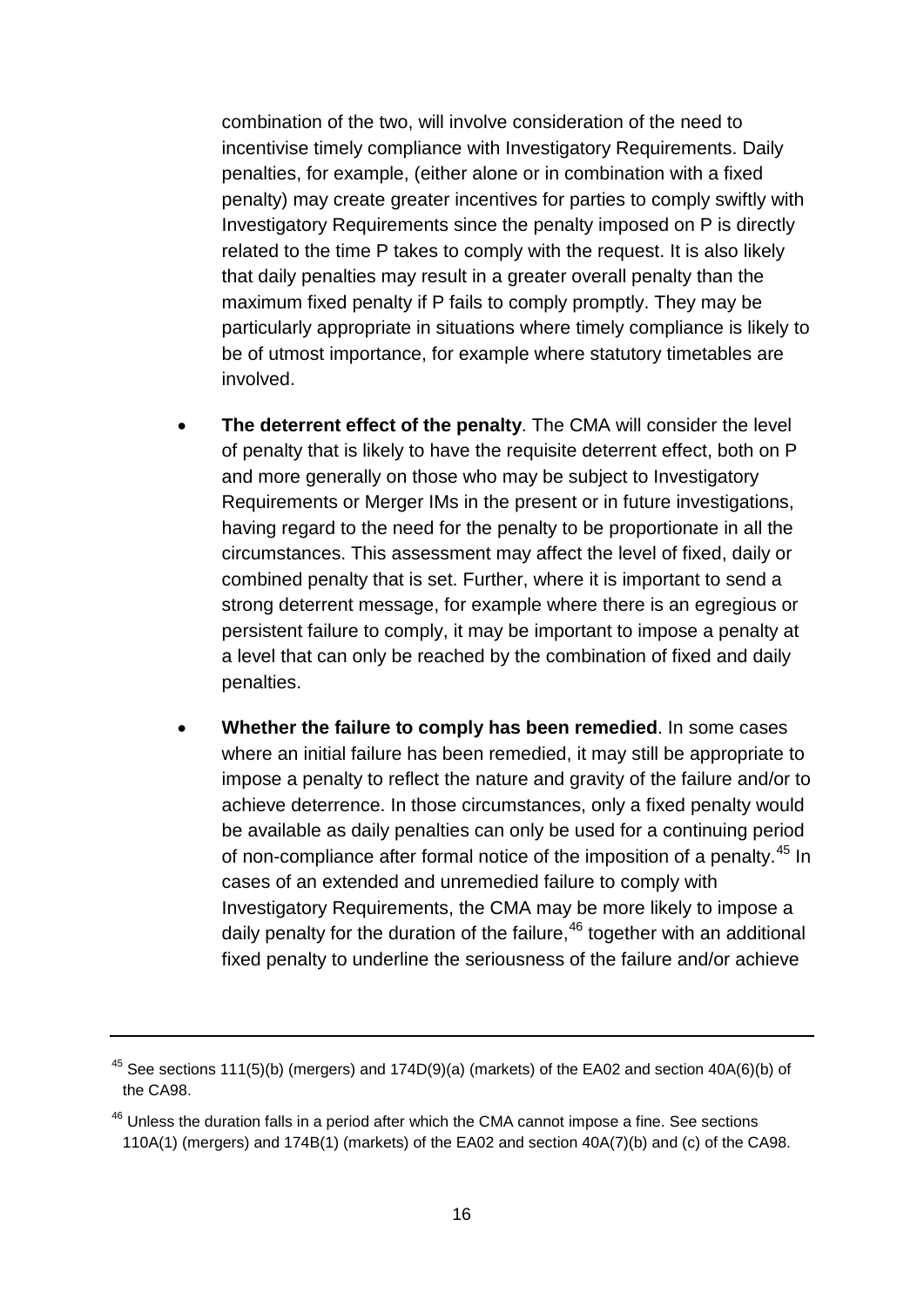deterrence, while still ensuring that the penalty is proportionate in all the circumstances.

# **C. Factors affecting the level of penalty imposed**

- 4.11 The CMA will assess all the relevant circumstances of the case in the round in order to determine a penalty that is reasonable, appropriate and thus proportionate in the circumstances. The CMA is likely to set penalties towards the upper end of the relevant statutory maxima for the most serious failures to comply and/or where it is necessary to do so having regard to P's size and financial position. The assessment may include the factors referred to in sections A and B of this chapter. The CMA may also consider the following non-exhaustive factors on a case-by-case basis:
	- the scale of any adverse effects on the case (including costs) that will be incurred by the CMA if the investigation has to be extended to take account of information provided late
	- any prejudice failure to comply with Merger IMs might cause to the CMA's ability to take remedial action if that would be deemed necessary following the merger investigation
	- the nature and gravity of the failure, including: whether the failure was intentional, the extent of any negligence involved in the failure, whether there was any attempt to conceal the failure from the CMA and the extent, if any, to which P complied with other aspects of the Investigatory Requirements or Merger IMs
	- the reasons given by P for the failure to comply with the Investigatory Requirements or Merger IMs
	- whether P derived any advantage from its failure or might reasonably be expected to do so
	- any steps taken in mitigation by P to avoid the failure and/or ensure that failures do not occur in the future, or to discipline responsible individuals
	- continuation or cessation of the failure after P became aware of the contravention or failure, or of the CMA's concern that there might have been a contravention or failure
	- whether the involvement of senior management or officers contributed to any failure, including whether such individuals made arrangements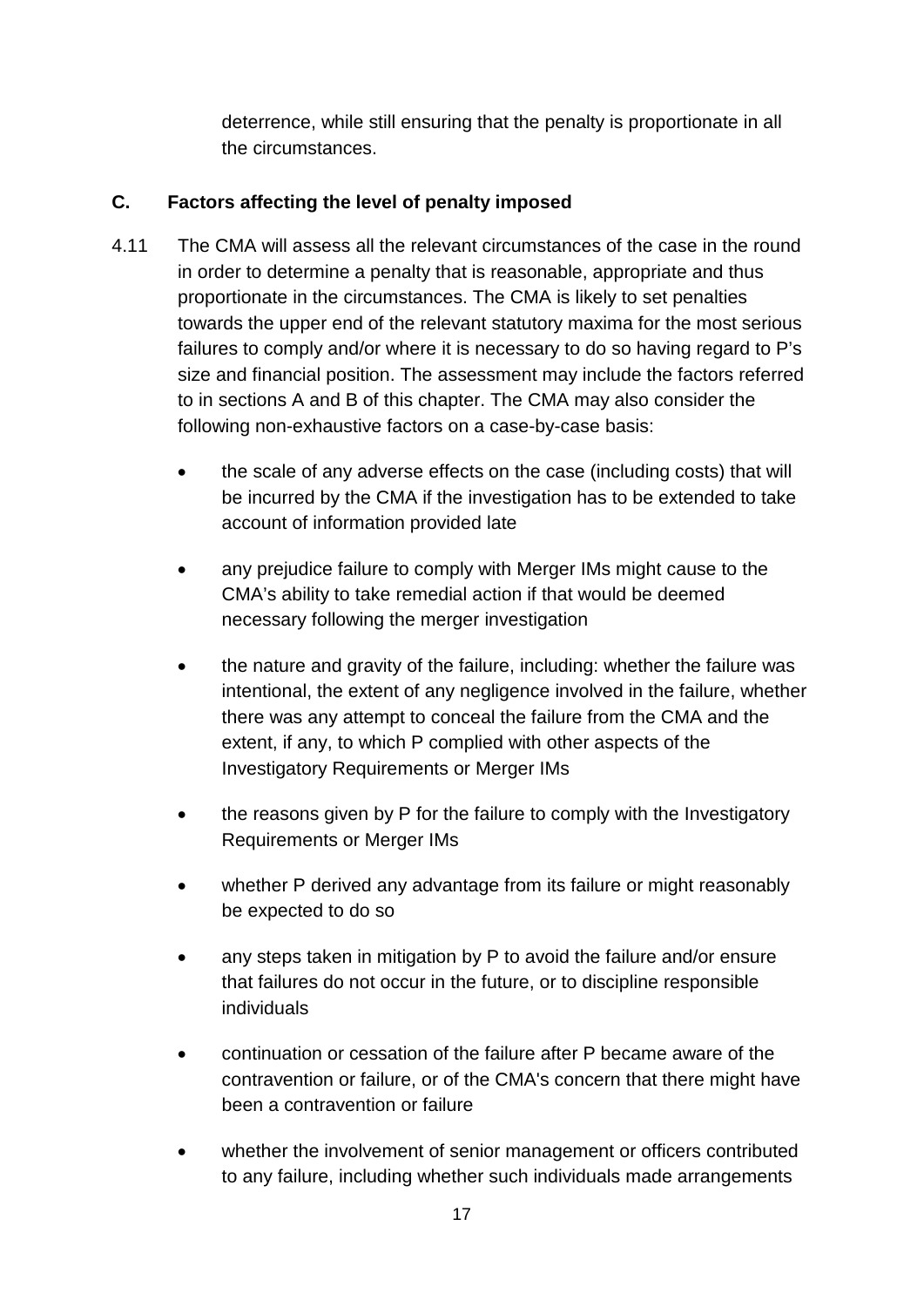for suitable resources to be made available to comply with the Investigatory Requirements or Merger IMs

- the size of, and administrative and financial resources available to,  $P,$ <sup>[47](#page-20-0)</sup> and
- whether P has ever failed to comply with an Investigatory Requirement, Merger IM or CMA decision, either in the current investigation or previously (that is, whether there is an element of 'recidivism'). The seriousness of any past failure(s), the time that has elapsed since the failure(s) occurred, and any other relevant factors may be taken into account.

# **Specific factors relating to the level of penalty for failure to comply with Merger IMs**

- 4.12 A penalty for failure to comply with Mergers IMs may not exceed 5% of the total value of the turnover (both in and outside the UK) of the enterprises owned or controlled by P. For these purposes the Enterprise Act 2002 (Mergers) (Interim Measures: Financial Penalties) (Determination of Control and Turnover) Order 2014 (the Interim Measures Order) makes provision for determining:
	- when an enterprise is to be treated as controlled by P, and
	- the turnover (both in and outside of the UK) of an enterprise. $48$

# *Control*

- 4.13 The Interim Measures Order provides that control is not limited to outright voting control of an enterprise, but includes situations falling short of outright voting control. These include:
	- the ability materially to influence the policy of the entity carrying on the enterprise (known as 'material influence')

<span id="page-20-0"></span> $47$  As noted at paragraph 1.1 above, P refers to individuals and to both bodies corporate and unincorporated.

<span id="page-20-1"></span><sup>&</sup>lt;sup>48</sup> It should be noted that the Interim Measures Order and the CMA's approach to control set out in this Statement relate solely to determining the penalty for failure to comply with Merger IMs under sections 94A(2) and (3) (mergers) of the EA02.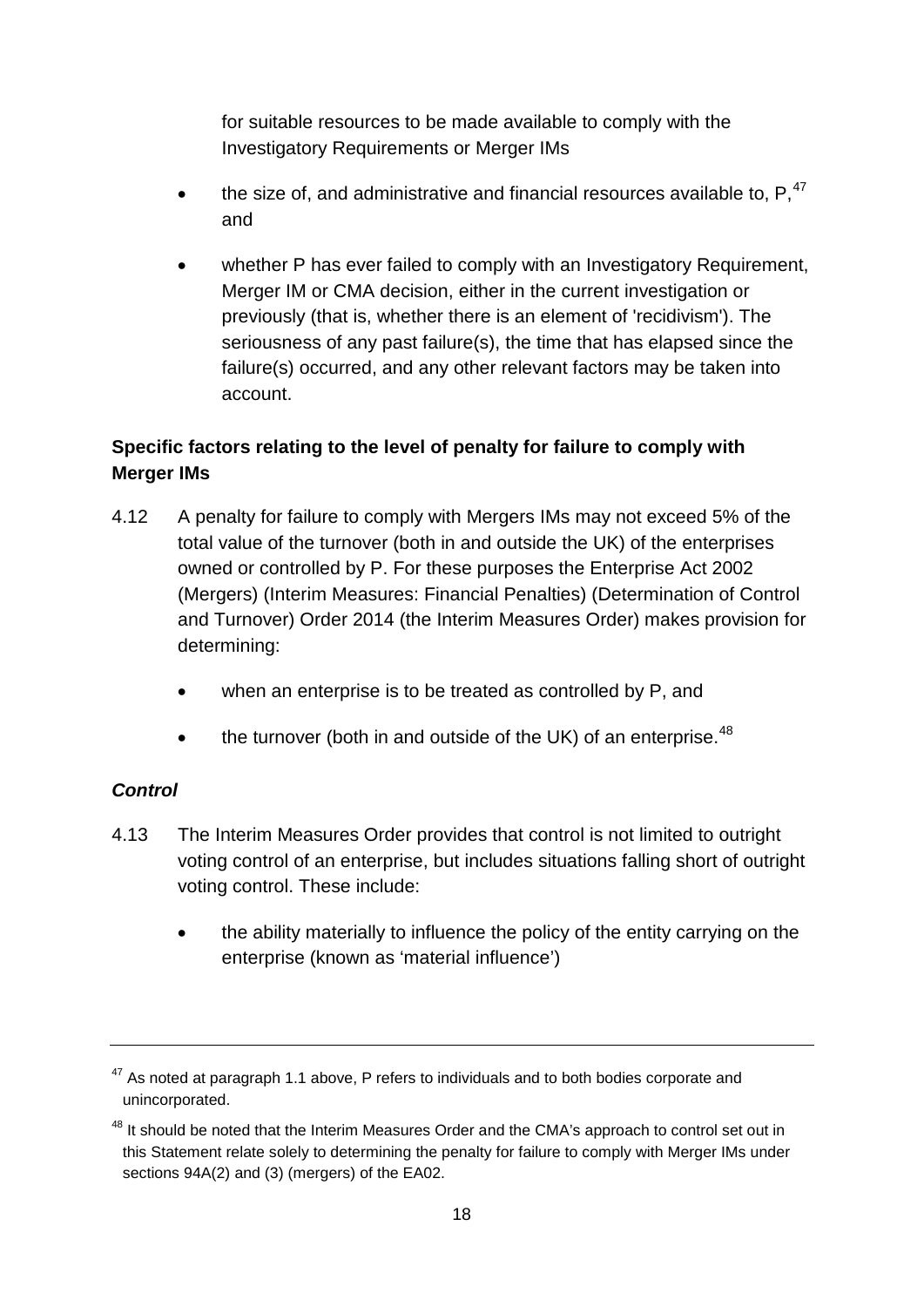- the ability to directly or indirectly control the policy of the entity carrying on the enterprise (known as 'de facto' control), and
- having a 'controlling interest' in a body corporate carrying on the enterprise. [49](#page-21-0)
- 4.14 The CMA considers that penalties should be applied fairly and proportionately in all scenarios and to all kinds of business structures to ensure they act as a meaningful deterrent. The CMA will consider the enterprises that P controls (that is, that it has de facto control over, a controlling interest in or – exceptionally – a material interest in, as detailed in the Interim Measures Order) on a case-by-case basis.
- 4.15 The CMA may, having regard to all the circumstances, determine whether P is able directly or indirectly to control or materially to influence the policy of a body corporate (without having a controlling interest in it) or the policy of an individual, a partnership or an unincorporated association or group of persons in carrying on an enterprise.<sup>[50](#page-21-1)</sup> The CMA will generally rely on de facto control or controlling interest for determining turnover. It will only exceptionally rely also on material influence. This will be where relying only on de facto control and/or controlling interest would lead to a perverse or unfair outcome, for example because a party would receive a disproportionately low penalty because of their particular business structure.
- 4.16 Exceptional circumstances in which the CMA will include material influence turnover principally include, but are not limited to, the following:
	- when reliance only on controlling interest and de facto control produces a very low figure for turnover in the relevant financial year for penaltysetting (and therefore a disproportionately low penalty), or
	- where the business structure of the entity failing to comply has a number of interests that are not under its legal or de facto control, such that turnover assessed on a controlling interest or de facto control basis cannot accurately reflect that entity's true financial position and/or would lead to a penalty that would not achieve the CMA's objectives of incentivising compliance with its investigatory powers and deterring future failures to comply.

<span id="page-21-0"></span><sup>&</sup>lt;sup>49</sup> See Article 2(1) of the Interim Measures Order.

<span id="page-21-1"></span> $50$  See Article 2(4) of the Interim Measures Order.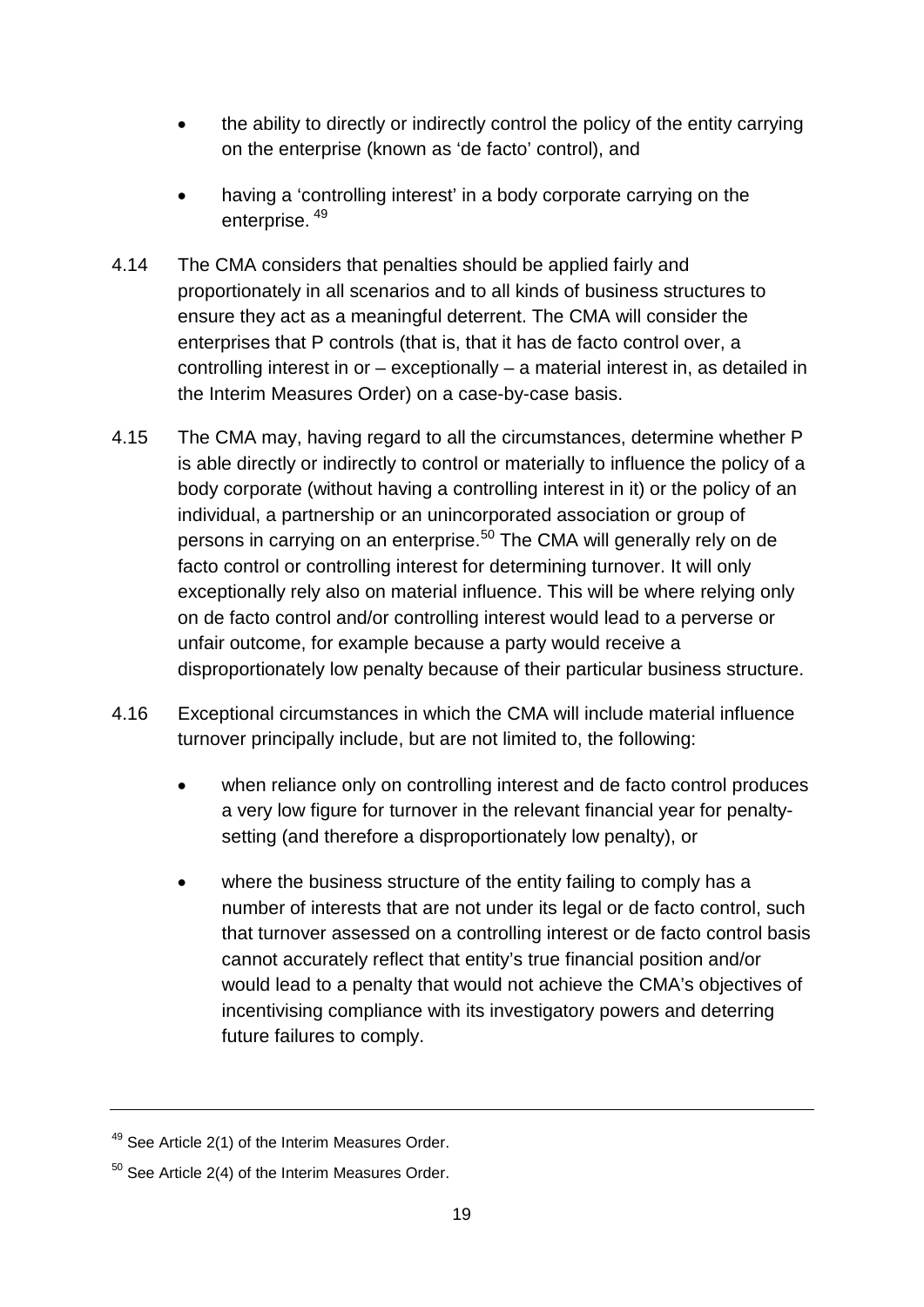- 4.17 **Assessing material influence** Where it assesses material influence, the CMA will do so on a case-by-case basis, focusing on the overall relationship between P and the entity carrying on the particular enterprise and on P's ability materially to influence policy relevant to the behaviour of a particular enterprise in the marketplace. 'Policy' in this context means the management of a business, and thus includes the strategic direction of an entity or group of entities and its ability to define and achieve its commercial objectives. In conducting its analysis, the CMA expects to follow the detailed factors and approach to assessing material influence contained in paragraphs 4.14 to 4.27 of the CMA document *Mergers: Guidance on the CMA's jurisdiction and*  procedure (CMA2),<sup>[51](#page-22-0)</sup> used when considering material influence for jurisdictional purposes.
- 4.18 **Assessing de facto control** The CMA will consider whether, in all the circumstances, P has de facto control of an entity carrying on an enterprise, notwithstanding that it does not have a controlling interest). This is likely to include situations where in practice P has control over more than half of the votes actually cast at a shareholders' meeting. It might also involve situations where an investor's industry expertise leads to its advice being followed to a greater extent than its shareholding would seem to warrant (although this factor could equally be relevant to a finding of material influence). As with assessing material influence, the CMA expects to follow the approach in the CMA document *Mergers: Guidance on the CMA's jurisdiction and procedure* (CMA2).
- 4.19 **Assessing controlling interest** Broadly speaking, under the Interim Measures Order P will have a controlling interest in an enterprise where it (a) holds a majority of the voting rights in a company, or (b) is a member of the company and either (i) has the right to appoint or remove a majority of its board of directors, or (ii) controls alone a majority of the voting rights in the company (pursuant to an agreement with other shareholders or members).<sup>[52](#page-22-1)</sup> Only one shareholder can have a controlling interest, but it is not uncommon for a company to be subject to the control (in the wider sense described above) of two or more major shareholders at the same time – in a joint venture, for instance. Thus it is possible for a minority shareholder to have material influence over a company's policy even though someone else owns a controlling interest.

<span id="page-22-0"></span><sup>51</sup> See also paragraphs 3.2.8 to 3.2.12 of the publication *Merger Assessment Guidelines* (OFT1254/CC2).

<span id="page-22-1"></span><sup>52</sup> See Article 2(2) of the Interim Measures Order.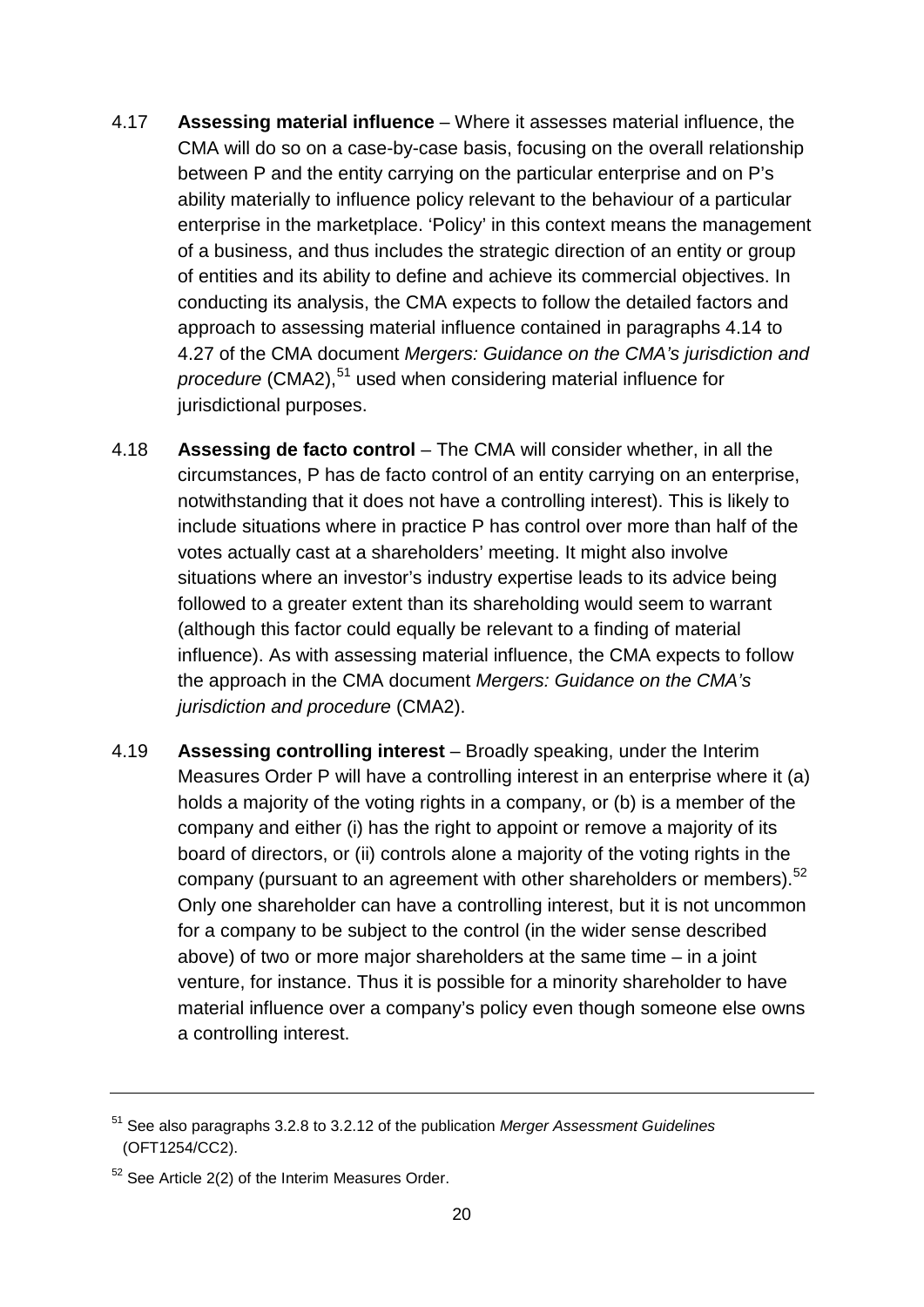# *Turnover*

4.20 The Interim Measures Order provides that turnover for present purposes is the turnover (both in and outside the UK) of the enterprises owned or controlled by P in the accounting period immediately preceding the date on which the relevant Merger IM came into force.<sup>[53](#page-23-1)</sup> Generally, the CMA will take the turnover <sup>[54](#page-23-2)</sup> figure from an enterprise's latest published accounts, where these are available. However, in exceptional circumstances, it may be appropriate to use different sources of information as better reflecting an enterprise's turnover for these purposes. In addition, the Interim Measures Order makes special provision for determining the turnover of credit institutions, financial institutions and insurance undertakings.

## *Interaction between penalty powers and power to bring civil proceedings*

<span id="page-23-0"></span>4.21 As noted at paragraph [2.9](#page-10-6) above, the CMA may bring civil proceedings to enforce Merger IMs in addition to imposing administrative penalties in relation to a failure to comply with Merger IMs. The CMA does not generally expect to bring civil proceedings. However, it will consider whether to use the power on a case-by-case basis having regard to the nature of the failure, and in particular whether an administrative penalty will be sufficient to ensure that the failure will not prejudice possible remedial action if the CMA were to conclude that there was a substantial lessening of competition. In addition to enforcement by the CMA, any person affected by the contravention of Merger IMs who has sustained loss or damage as a result of such contravention may bring an action against the party bound by the Merger IMs.

<span id="page-23-1"></span><sup>&</sup>lt;sup>53</sup> See Article 3 of the Interim Measures Order.

<span id="page-23-2"></span> $54$  The relevant turnover will be calculated after the deduction of sales rebates, value added tax and other taxes directly related to turnover.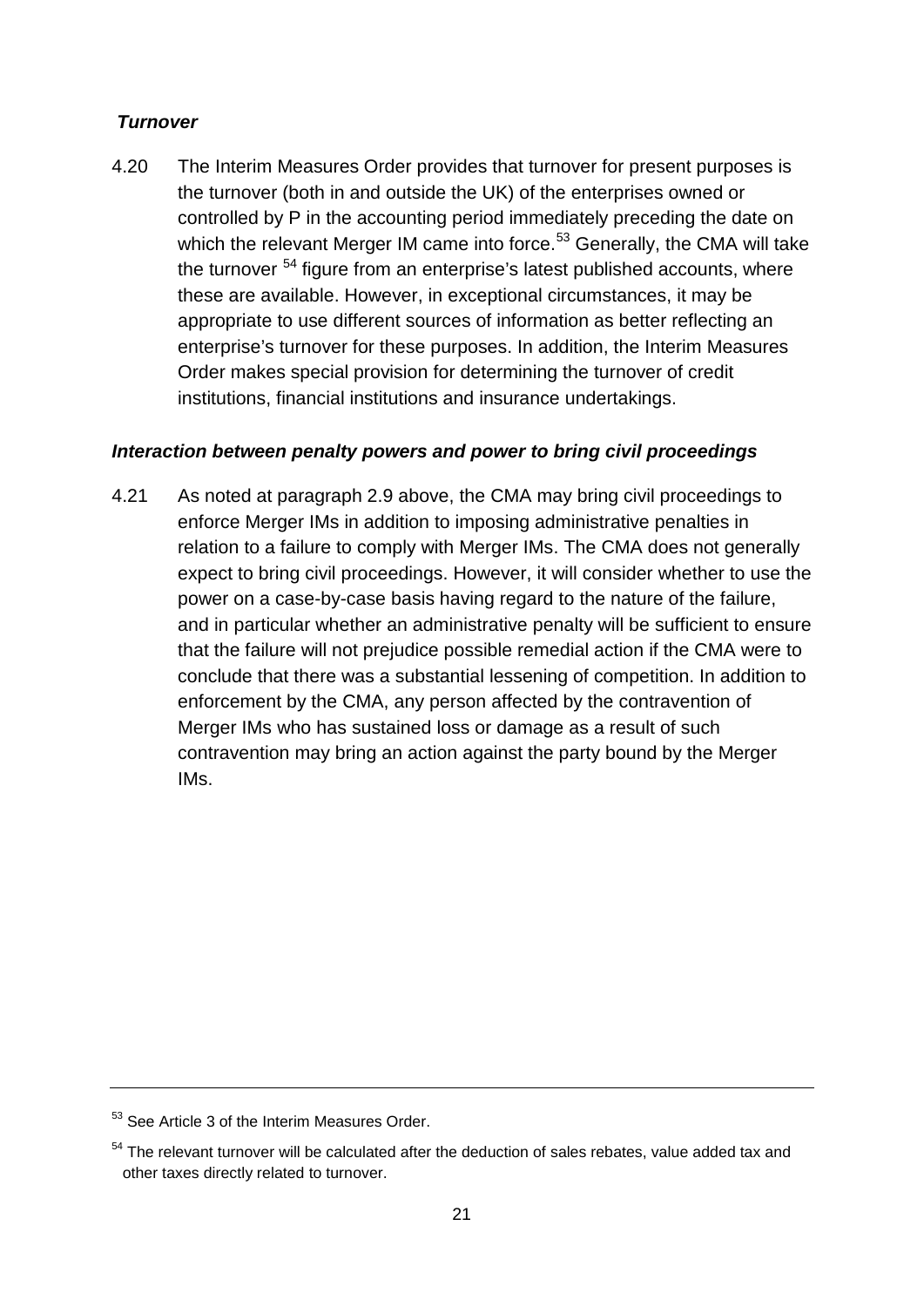# <span id="page-24-0"></span>**5 PROCEDURE**

## **General**

- 5.1 In addition to the statutory procedural requirements noted at paragraphs [5.4](#page-24-1) to [5.7](#page-26-0) below, the CMA will follow the procedures set out in paragraphs [5.2](#page-24-2) and [5.3](#page-24-3) below. It should be noted that, notwithstanding the procedures below, time for the purposes of assessing duration relevant to a fine will start to run from when the failure takes place, other than in relation to daily penalties in relation to EA02 Requirements where no account is taken of any days before service of the notice imposing the penalty.
- <span id="page-24-2"></span>5.2 Where it appears that P has failed to comply with an Investigatory Requirement or Merger IM without reasonable excuse, before making a final decision to impose a penalty the CMA will issue a provisional decision setting out the reasons for its proposed action, the approach that it proposes to take in imposing a penalty and the proposed nature and level of penalty. P will be given a reasonable opportunity to make representations on the provisional decision to the CMA. The period within which representations must be received will be determined on a case-by-case basis having regard to the nature of the failure to comply and the constraints of the relevant statutory or administrative timetable, and in any event will not usually exceed one week. The CMA will consider any representations received and consult with the General Counsel's Office on its reasons for the proposed approach to and level of the penalty.
- <span id="page-24-3"></span>5.3 If the CMA decides to impose a penalty for non-compliance with an Investigatory Requirement or Merger IM, it will notify P of its decision as soon as practicable thereafter and will issue a notice (see paragraph [5.4](#page-24-1) below).

## **Statutory procedural points**

- <span id="page-24-1"></span>5.4 The following statutory procedural requirements apply to all administrative penalties the CMA may impose. Once the CMA has reached a decision to impose an administrative penalty, the CMA shall give notice of the penalty to P as soon as practicable.<sup>[55](#page-24-4)</sup> This notice must specify:
	- that the CMA has imposed a penalty on P

<span id="page-24-4"></span> $<sup>55</sup>$  Sections 94A(7), 112(1) (mergers) and section 174D(10) (markets) of the EA02 and section 40A(9)</sup> of the CA98.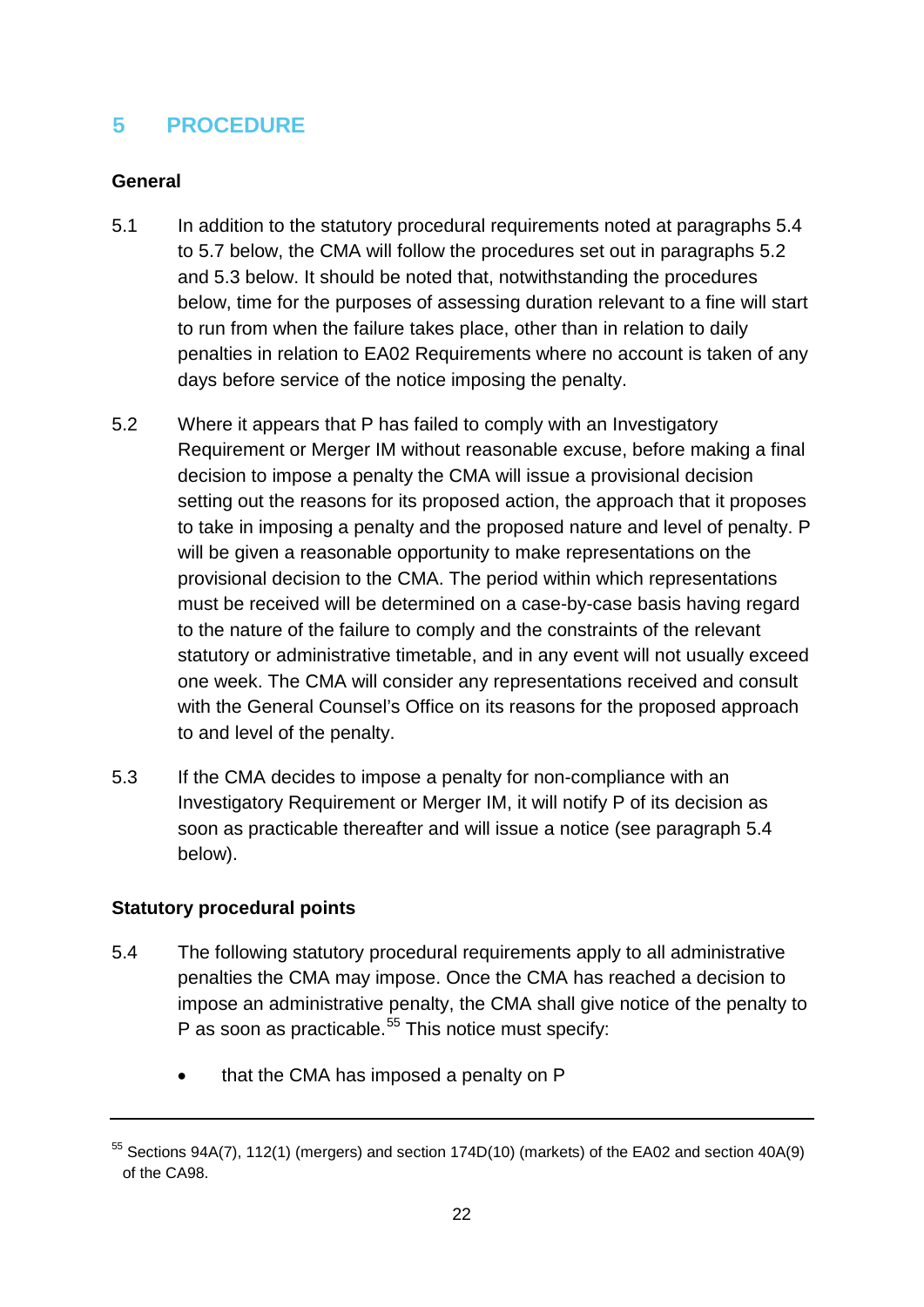- whether the penalty is a fixed penalty, calculated by reference to a daily rate, or both
- the amount of the penalty, and where calculated by reference to a daily rate, the day on which the amount starts to accumulate and might cease to accumulate<sup>[56](#page-25-0)</sup>
- the failure, obstruction or delay which the CMA considers gave it the power to impose a penalty
- any other facts which the CMA considers justify the imposition of a penalty and the amount of the penalty
- the manner in which, and the place at which, the penalty is required to be paid to the CMA
- the date or dates by which the penalty or (as the case may be) different portions of it are required to be paid
- that the penalty or different portions of it may be paid earlier than the date or dates by which it or they are required to be paid, and
- details of P's rights to apply to have the dates on which payments are due varied or to appeal the imposition or nature of the penalty, or the amount of the penalty or the specified date or dates of payment.<sup>[57](#page-25-1)</sup>

# **Appeals**

5.5 Where P is aggrieved by the imposition or the nature of the penalty for failure to comply with EA02 Requirements or CA98 Requirements, its amount or the date by which the penalty is required to be paid, P may appeal to the Competition Appeal Tribunal.<sup>[58](#page-25-2)</sup> Similarly, where P is aggrieved by the imposition or nature of a penalty for failure to comply with Merger IMs, the amount of the penalty or any date by which the penalty is required to be paid, P may appeal to the Competition Appeal Tribunal.<sup>[59](#page-25-3)</sup>

<span id="page-25-0"></span> $56$  No account is taken of any days before service of the notice imposing the penalty.

<span id="page-25-1"></span> $57$  Section 112(2) (mergers) and 174D(10) (markets) of the EA02.

<span id="page-25-2"></span><sup>&</sup>lt;sup>58</sup> Sections 114 (mergers) and 174D(10) (markets) of the EA02 and section 40A(9) of the CA98.

<span id="page-25-3"></span> $59$  Section 94A(7) (mergers) of the EA02, which provides that the right to appeal against the imposition of a penalty in section 114 (mergers) of the EA02 applies to penalties imposed for failure to comply with interim measures.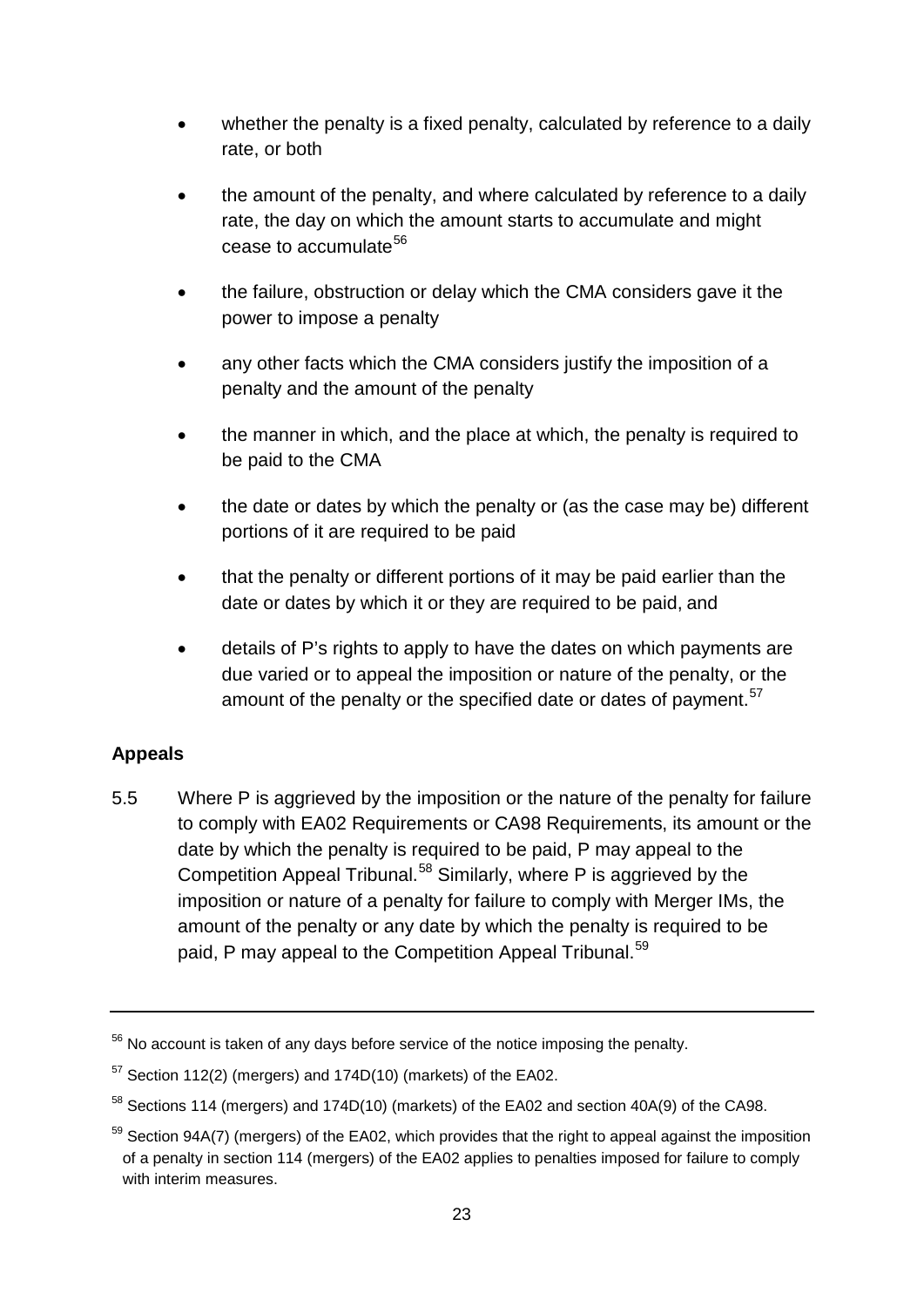- 5.6 If the whole or any portion of a penalty is not paid by the date by which it is required to be paid, interest will be payable on the unpaid balance at the rate specified in section 17 of the Judgments Act 1838.<sup>[60](#page-26-1)</sup>
- <span id="page-26-0"></span>5.7 Where a penalty, or any portion of such penalty, has not been paid by the date on which it is required to be paid and there is no pending appeal against the decision, the CMA may recover the penalty and any interest which has not been paid; in England and Wales and Northern Ireland such penalty and interest may be recovered as a civil debt due to the CMA.<sup>[61](#page-26-2)</sup>

## **Decision-making in relation to administrative penalties**

- 5.8 The way that the CMA makes decisions in its investigations depends on the statutory power in question. The CMA has issued procedural guidance in relation to mergers, markets and CA98 investigations, which sets out how key decisions in relation to investigations under those statutory powers will be made. See *Mergers: Guidance on the CMA's jurisdiction and procedure*  (CMA2), *Market studies and market investigations: Supplemental guidance on the CMA's approach* (CMA3) and *Competition Act 1998: Guidance on the CMA's investigation procedures* (CMA8).
- 5.9 Decisions in relation to the imposition of the penalties covered in this Statement will be made by the person who makes substantive decisions in mergers, markets and CA98 investigations as described in the aforementioned guidance documents. As noted at paragraph [5.2](#page-24-2) above, the decision-maker will consult the General Counsel's Office on its reasons for, and proposed approach to, imposing any penalty. Broadly speaking, administrative penalty decisions will be made as follows:
	- **Mergers investigations** (in relation to penalties for failure to comply with mergers investigatory or interim measures powers):
		- Phase 1 (investigation before a decision to refer a merger has been made): the Phase 1 decision maker (either the Senior Director of Mergers or another senior member of CMA staff) and
		- Phase 2 (investigation after a decision to refer a merger has been made): the CMA inquiry group.

<span id="page-26-1"></span> $60$  Sections 113 (mergers) and 174D(10) (markets) of the EA02.

<span id="page-26-2"></span> $61$  Sections 115 (mergers) and 174D(10) (markets) of the EA02.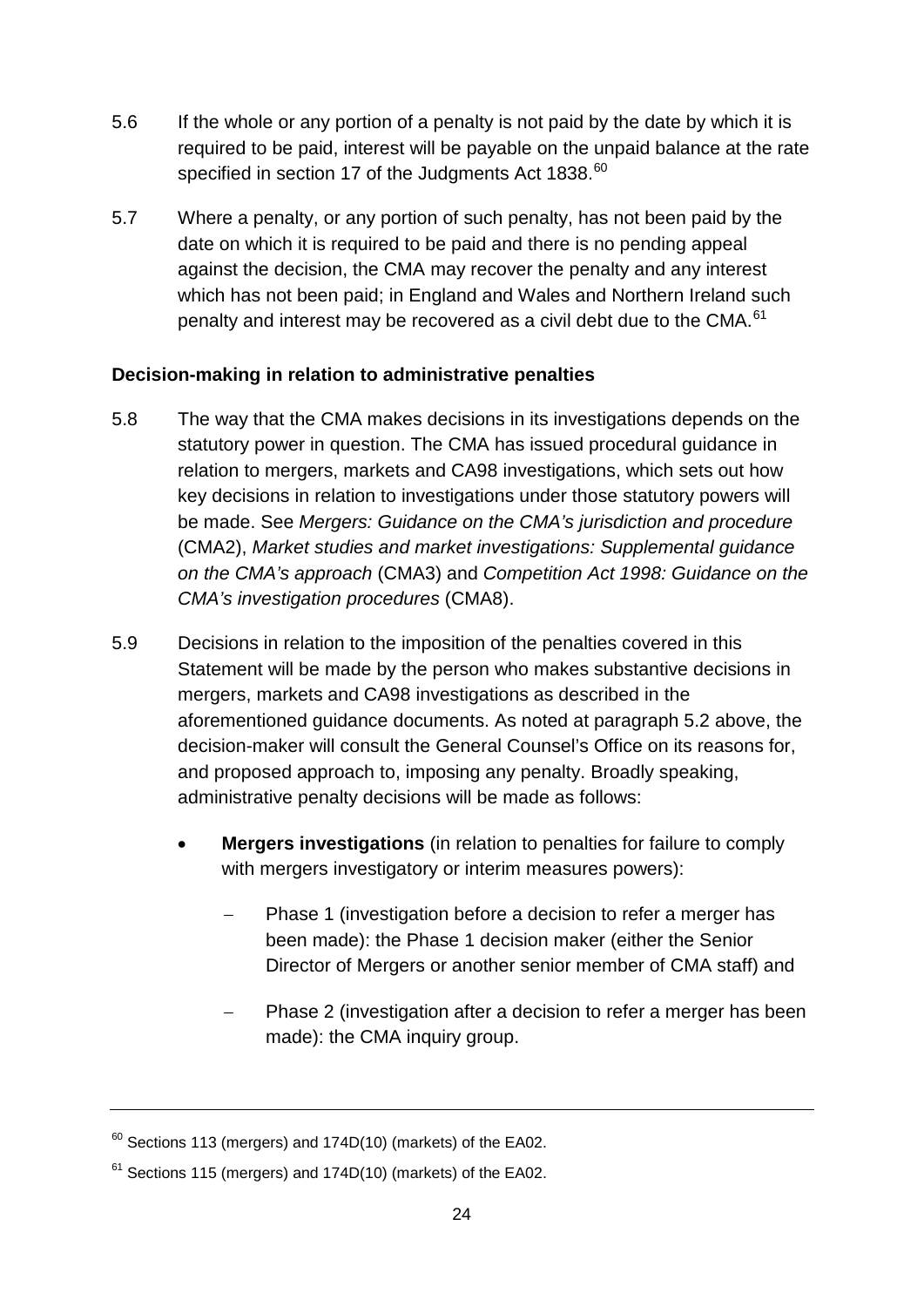# • **Market investigations**:

- − Phase 1 (investigation before a decision to make a market investigation reference has been made): generally the CMA Board, and
- − Phase 2 (investigation after a decision to make a market investigation reference has been made): the CMA market reference group appointed to conduct the investigation.

# • **CA98 investigations**:

- − 'Phase 1' (up until the issue of a Statement of Objections): the Senior Responsible Officer, who has overall charge of the investigation, and
- − 'Phase 2' (after a Statement of Objections has been issued): the Case Decision Group.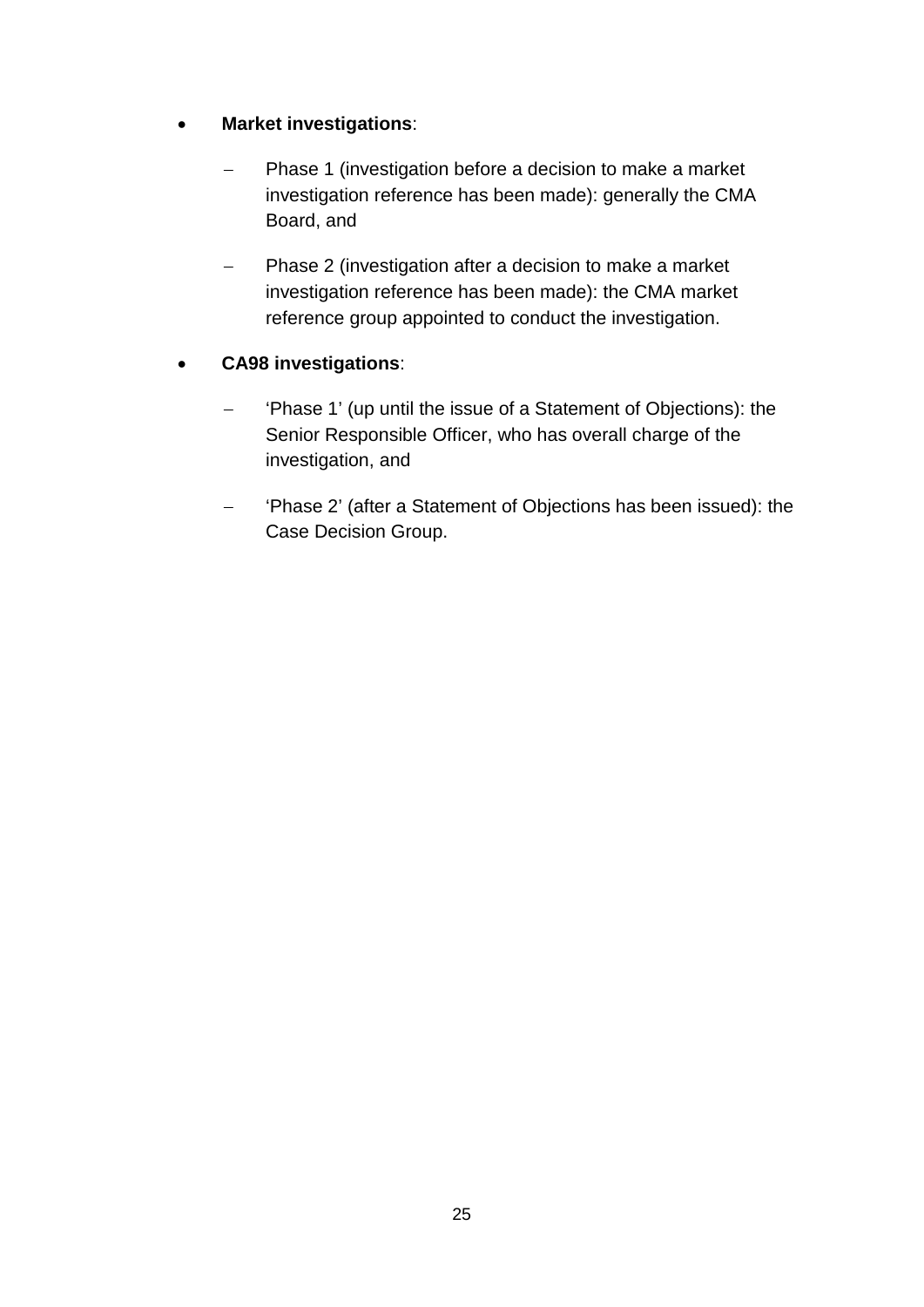# <span id="page-28-0"></span>**ANNEXE(S)**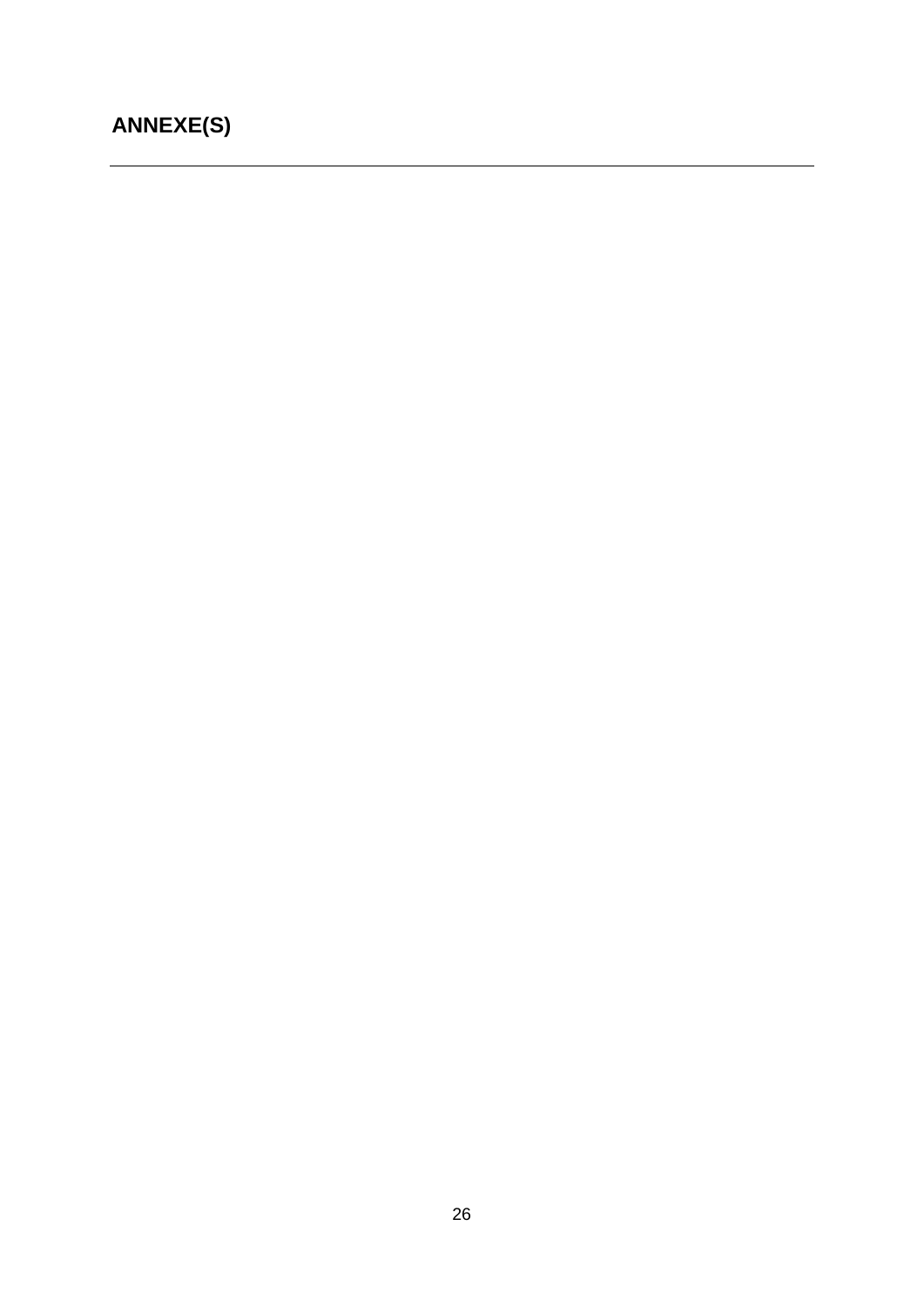# <span id="page-29-0"></span>**A. Practical examples**

\_\_\_\_\_\_\_\_\_\_\_\_\_\_\_\_\_\_\_\_\_\_\_\_\_\_\_

A.1 To assist relevant stakeholders, this annexe sets out some non-exhaustive illustrative examples of how the CMA powers described in the Statement might apply in selected potential scenarios. They do not form part of the Statement and are without prejudice to the CMA's ability to determine its approach to the imposition of a penalty on a case-by-case basis.

# **Example 1**

# **Scenario**

A is a small enterprise. Two of A's competitors, B and C, have notified their proposed merger to the CMA. In the circumstances of the case, the CMA sends a formal information request under section 109 of the EA02 to A as part of its investigation into the effects of the merger of B and C. The information request is sent to A's Chief Executive, who accidentally misfiles the request and forgets about it. When contacted by the CMA the day after the deadline has passed, the Chief Executive is hugely apologetic and offers to provide the majority of the requested information later that day, with the remainder to follow the next day. A has provided several complete and timely responses to CMA information requests in the past.

# **Analysis**

The CMA would be likely to consider this a minor/mitigated failure committed without reasonable excuse. It is based on an administrative error, which:

- A has taken immediate and satisfactory steps to rectify A did not seek to benefit in any way from the failure to comply, and
- given the limited delay in providing the information (provided the outstanding information is indeed received promptly) is unlikely to have a material adverse impact on the CMA's investigation.

While the CMA does not consider that the circumstances of this failure to comply constitute a reasonable excuse, in some cases of this nature the CMA may decide not to impose an administrative penalty.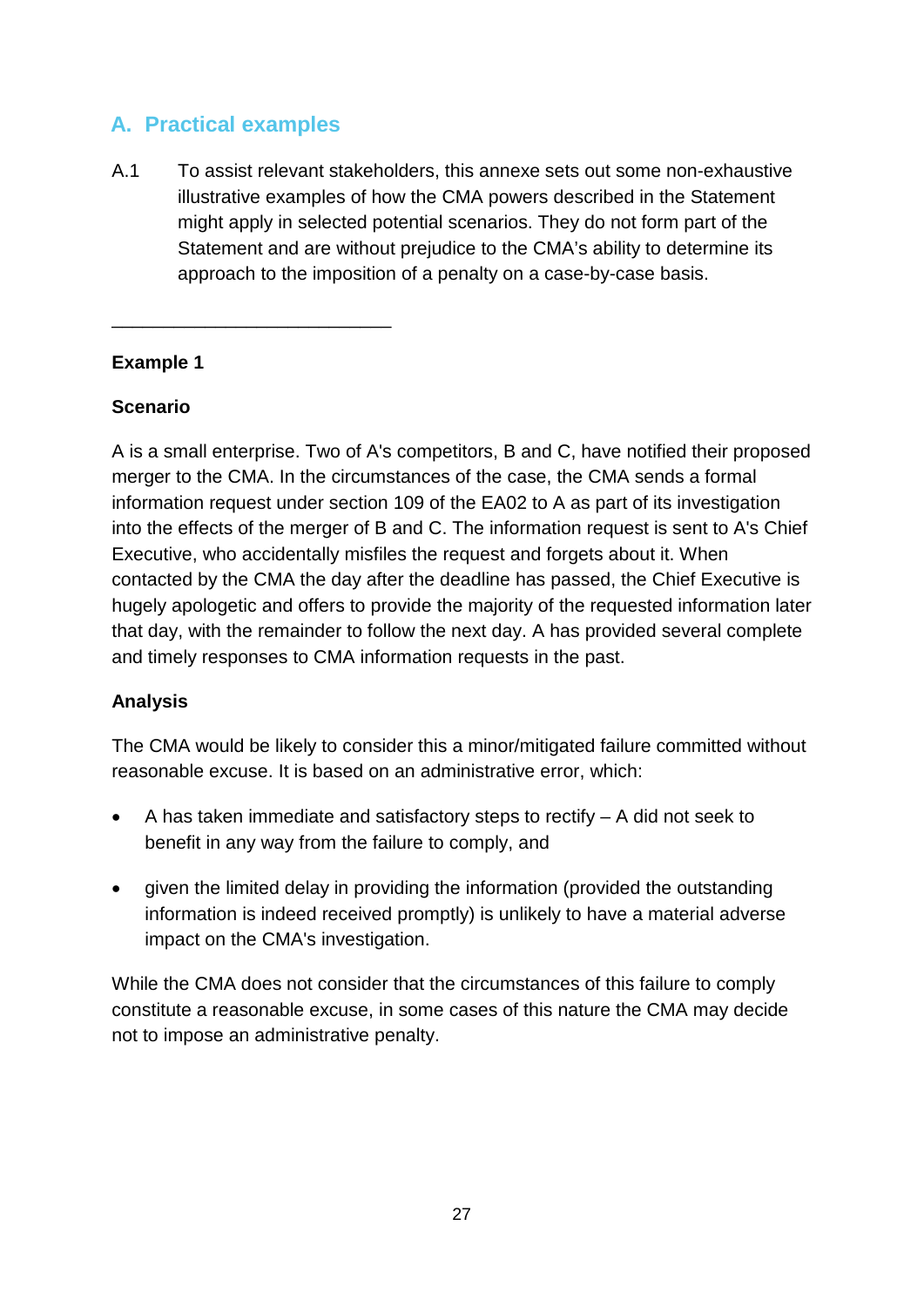# **Example 2**

**\_\_\_\_\_\_\_\_\_\_\_\_\_\_\_\_\_\_\_\_\_\_\_\_\_\_\_**

## **Scenario**

D is a major operator in a market with three other key players. The CMA has received numerous complaints that prices in the market have increased exponentially in recent years, and believes there may be features of the market which are producing anti-competitive effects. It therefore decides to conduct a market study, sending information requests under section 174 of the EA02 to D and several of its competitors. D's response to the information request is incomplete and inadequate. Many questions are ignored completely or receive inadequate one-word responses that do not answer the question properly. When asked to estimate its market share and explain its reasoning for the estimate, D states 'around 20%' with no explanation of the basis for its estimate. The responses from D's competitors, however, indicate that D's share is close to 40%. Further investigation reveals a recent presentation to D's Board estimating its market share to be 42% at the relevant time and including data on which the estimate was based that was not provided to the CMA.

## **Analysis**

The CMA would be likely to consider this a serious failure, committed without reasonable excuse, which would certainly warrant a penalty. Inadequate and indeed inaccurate information has been provided to the CMA, in all likelihood in order to prejudice the CMA's investigation to D's benefit. In order to reflect the seriousness of the failure to comply and deter future failures of this sort, the CMA would be likely to consider both a fixed penalty (which is likely to be at the upper end of the range) and a daily penalty (likely to be at the upper end of the range) until D provides complete, adequate and accurate responses to the information request.

## **Example 3**

**\_\_\_\_\_\_\_\_\_\_\_\_\_\_\_\_\_\_\_\_\_\_\_\_\_\_\_**

## **Scenario**

The CMA is investigating a major company, E, in relation to suspected breaches of a dominant position under the CA98. During a dawn raid of E's premises under section 28 of the CA98, a director refuses to provide the combination to unlock a filing cabinet, claiming that the contents are 'personal and confidential'. The director also attempts to prevent the CMA from taking copies of a number of documents, arguing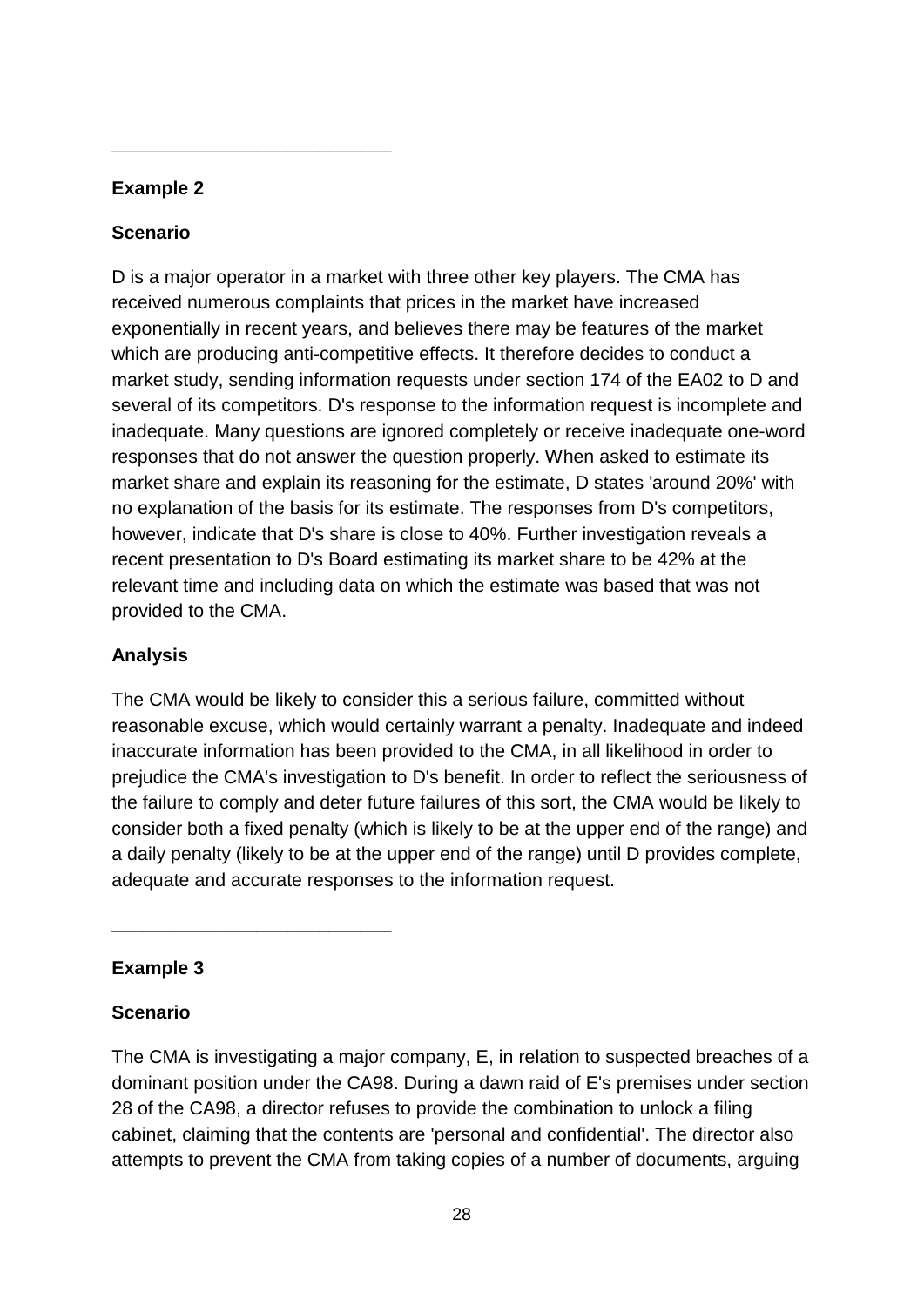that they are covered by legal professional privilege. It is later revealed that these documents and the contents of the filing cabinet were neither personal nor privileged, but were highly incriminating. The obstructive behaviour caused considerable delays to the CMA's investigation.

# **Analysis**

The CMA would consider this a deliberate/aggravated failure, committed without reasonable excuse. The failure constitutes an unjustified obstruction of the CMA's investigation which may prevent the CMA from obtaining important evidence of possible further infringements. The director clearly acted intentionally and company E did not take sufficient and/or timely steps to investigate the director's claims in respect of the nature of the documents. In order to mark the seriousness of the failure to comply with its powers and to send a strong deterrent message about such behaviour, the CMA would likely impose the maximum fixed penalty as well as the maximum daily penalty on company E until the requests were complied with. The director's conduct might also be capable of constituting a criminal offence under section 42(7) of the CA98 and the CMA might consider whether it was appropriate to prosecute the director. Consideration of an administrative penalty as described is without prejudice to the CMA's ability to consider prosecution for the criminal offence.

## **Example 4**

**\_\_\_\_\_\_\_\_\_\_\_\_\_\_\_\_\_\_\_\_\_\_\_\_\_\_\_**

## **Scenario**

The CMA, through its market intelligence functions, has become aware of a recently completed acquisition by company F of its competitor, company G. The CMA has reasonable grounds for suspecting that the two enterprises have ceased to be distinct. In order to prevent the companies from starting integration of their respective businesses, the CMA makes an interim enforcement order under section 72 of the EA02 to prevent pre-emptive action by the companies, including that:

- the business of company F should be carried on separately and under a separate brand identity from the business of company G, and
- the assets of each of company F and company G are maintained and preserved.

F and G do not own or control any other enterprises. However, shortly thereafter company F begins to market the products produced by company G under the company F brand. The CMA also receives complaints from third parties that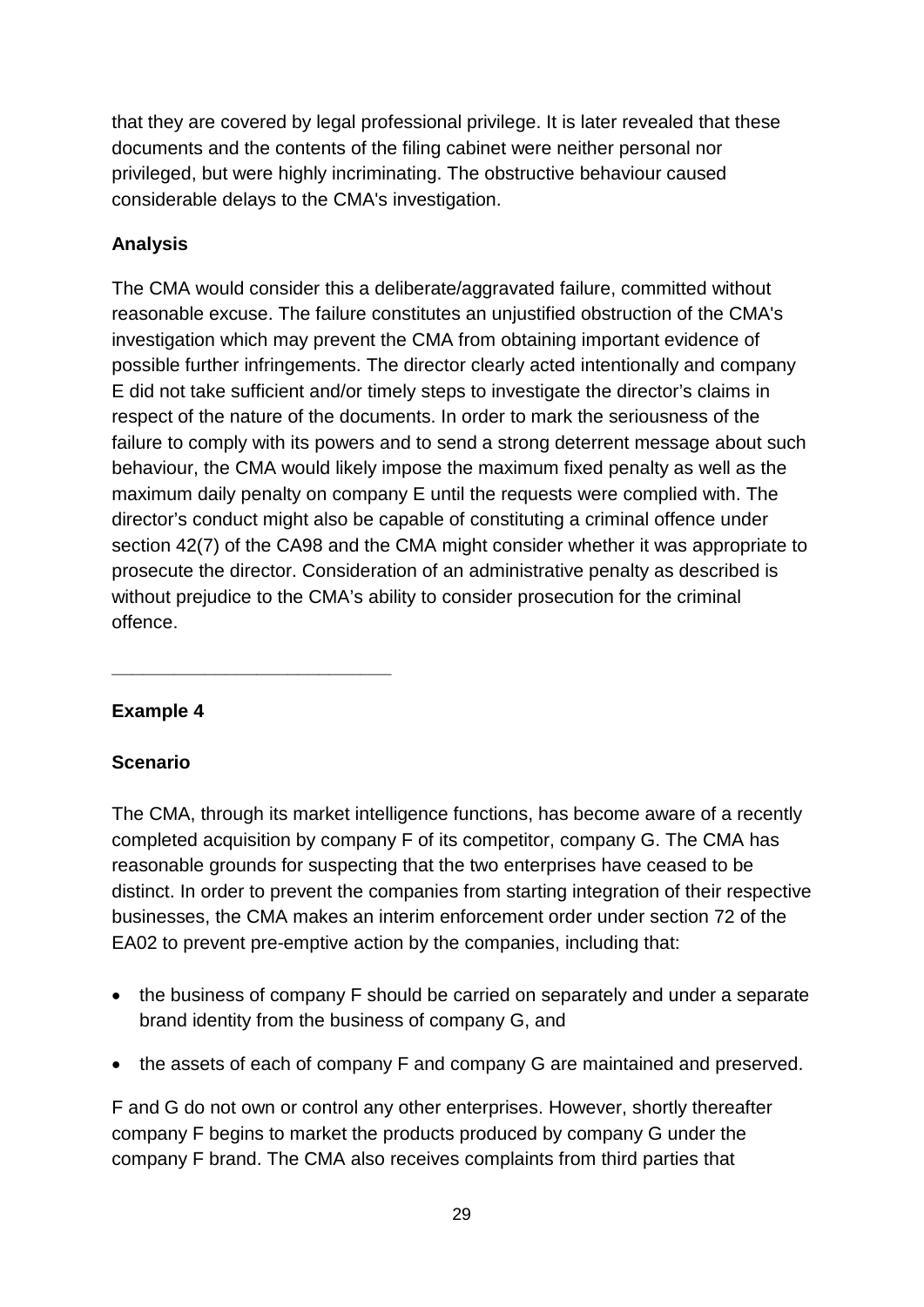company F has been actively seeking to sell the site occupied by company G to a property developer.

In the business year preceding the date when the interim measures came into force, the turnover of company F and all of the enterprises it owned or controlled (including company G) was £10 million.

#### **Analysis**

The CMA would be likely to consider this an egregious failure committed without reasonable excuse. The steps taken to integrate the businesses could seriously prejudice the CMA's ability to impose an effective remedy if that was considered justified following its merger investigation. Company F has ignored an express order from the CMA and has not offered any explanation for its actions. Moreover, company F would be profiting from its failure to comply with the interim measures. Accordingly, the CMA is likely to impose a very significant penalty on company F to encourage swift compliance with the interim measures, potentially at or close to the maximum penalty of 5% of turnover (in and outside the UK) of the enterprises owned or controlled by company F (section 94A of the EA02), which would be £500,000 in this case. The interim measures are also enforceable by civil proceedings (section 94 of the EA02). In the particular circumstances of this case the CMA might also consider seeking an injunction from the High Court to ensure compliance for the duration of its investigation.

#### **Example 5**

**\_\_\_\_\_\_\_\_\_\_\_\_\_\_\_\_\_\_\_\_\_\_\_\_\_\_\_**

#### **Scenario**

The CMA is conducting a CA98 investigation into a suspected market-sharing agreement. Following inspections without notice under section 27 of the CA98, the CMA is seeking information from a hotel, part of a large chain, at which it suspects a cartel meeting took place. The CMA requests certain information by notice under section 26 of the CA98. In response to a draft information request proposing to give the hotel a week to respond, the hotel manager says the relevant data is stored on one of many external hard drives stored offsite. He also notes that he and staff are extremely busy preparing for their most important and lucrative conference of the year, to be held in three weeks' time. He therefore requests three weeks rather than one in which to respond. The CMA explains that it needs the information before it conducts a series of interviews that it has lined up for four weeks time, so although it is prepared to give the hotel the three weeks requested the hotel should take extra care to ensure it responds on time. The CMA sends the formal section 26 notice with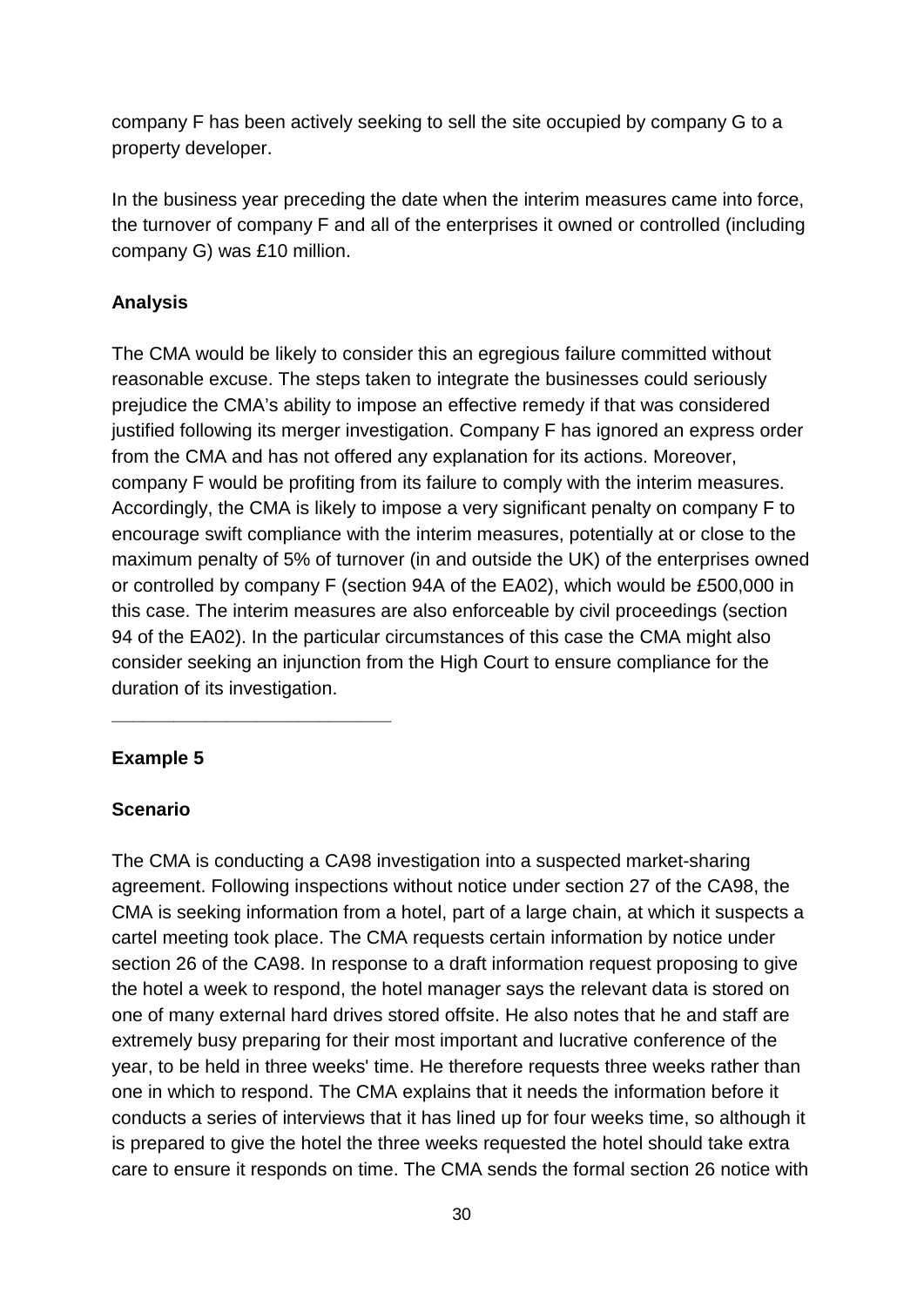the deadline requested by the hotel. The hotel fails to respond to the section 26 notice in the agreed timescale.

When contacted by the CMA following expiry of the agreed deadline, the hotel manager apologises but says that the IT expert he left to deal with the matter has been off sick for two weeks and is still off sick. The manager says that he does not know when the IT expert will be back and that he and his other staff are either too busy or do not have sufficient IT skills to obtain the information required. He says he will prioritise the CMA's request straight after the conference.

# **Analysis**

The CMA would be likely to consider that there was no reasonable excuse for the failure to comply and that the failure merited a moderate to severe penalty. While the CMA understands that staffing difficulties may arise unexpectedly, in this case the IT expert had been sick for two weeks, during which time it would have become apparent to the manager that he would likely have problems meeting the CMA's deadline. The manager did not, however, discuss this with the CMA. Also, he was already aware of the work relating to the conference and was granted an additional week to respond taking that into account. The interviews that the CMA had scheduled will need to be postponed if the information is not received quickly, adding significant time to the investigation as the relevant individuals are on pre-booked overseas trips for six weeks after the scheduled interview dates. Finally, the manager has not made appropriate efforts to remedy the failure in a timely fashion, for example getting additional resources to help with the conference preparation and/or obtain the data required by the CMA. The CMA would likely impose a fixed penalty as well as a daily penalty to incentivise compliance with the investigatory requirement and to ensure that a deterrent (but proportionate) penalty was set.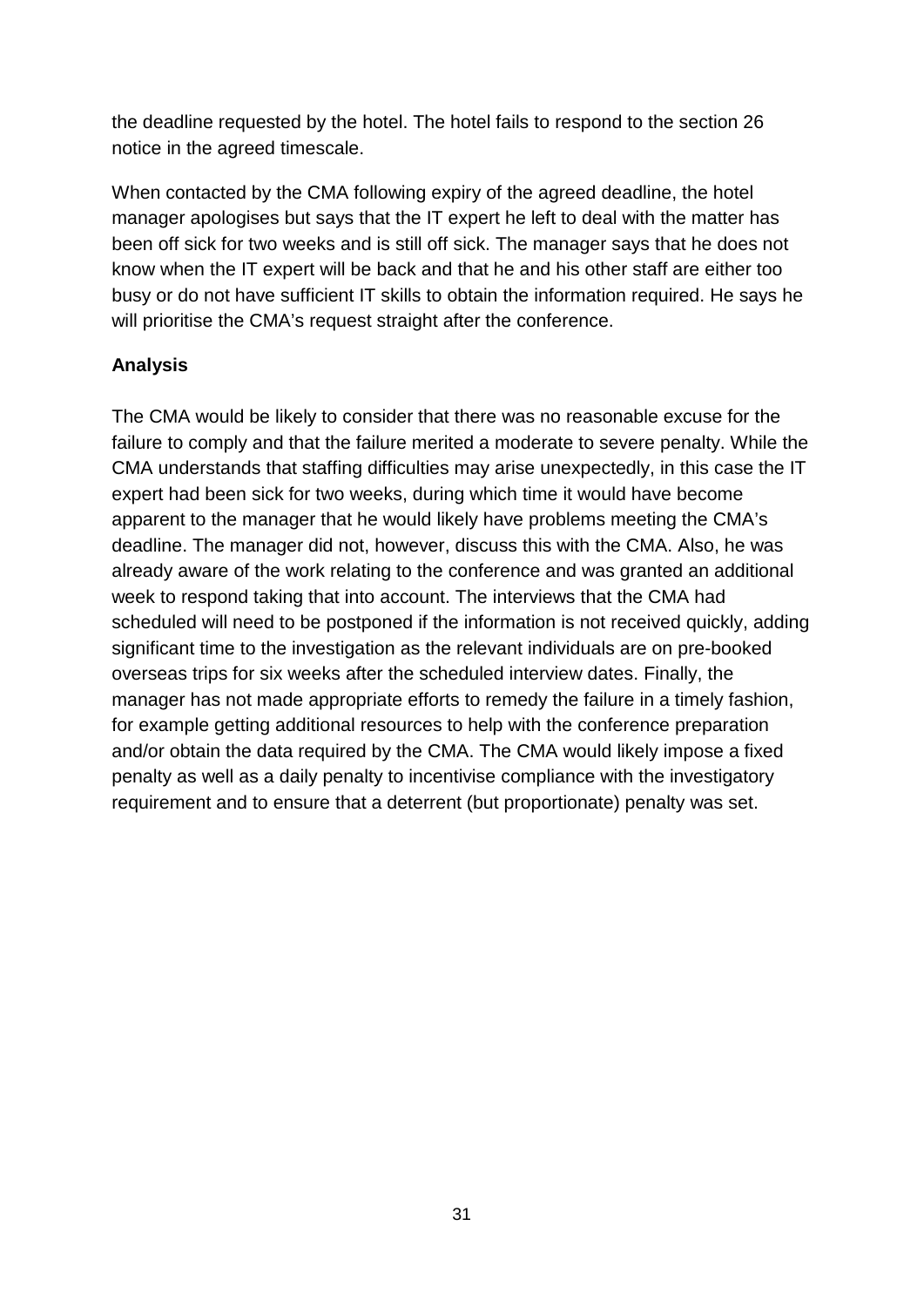# **B. Summary table of CMA investigatory and Mergers IM powers and penalties for failure to comply**

<span id="page-34-0"></span>

| <b>CMA power</b>                                                                                        | Penalty for failure to comply                                                                                                                              | <b>Further information</b>                                                                                                                                                                                                                                               |
|---------------------------------------------------------------------------------------------------------|------------------------------------------------------------------------------------------------------------------------------------------------------------|--------------------------------------------------------------------------------------------------------------------------------------------------------------------------------------------------------------------------------------------------------------------------|
| <b>Mergers investigatory powers</b>                                                                     |                                                                                                                                                            |                                                                                                                                                                                                                                                                          |
| Section 109 EA02 – powers to require<br>evidence, documents and/or attendance at<br>interviews/meetings | Fixed penalty of up to £30,000 and/or<br>daily penalty of up to £15,000                                                                                    | These powers are available to the CMA throughout<br>the whole merger review process, from before<br>Phase 1 up to any period of monitoring and<br>enforcement after Phase 2<br>Penalties may be imposed where there is no<br>reasonable excuse for the failure to comply |
|                                                                                                         | Fixed penalty of up to £30,000 (but not<br>a daily penalty) may be imposed on<br>those who obstruct or delay copying of<br>documents (section 110(3) EA02) | These powers are available to the CMA throughout<br>the whole merger review process, from before<br>Phase 1 up to any period of monitoring and<br>enforcement after Phase 2<br>Obstruction or delay must be intentional                                                  |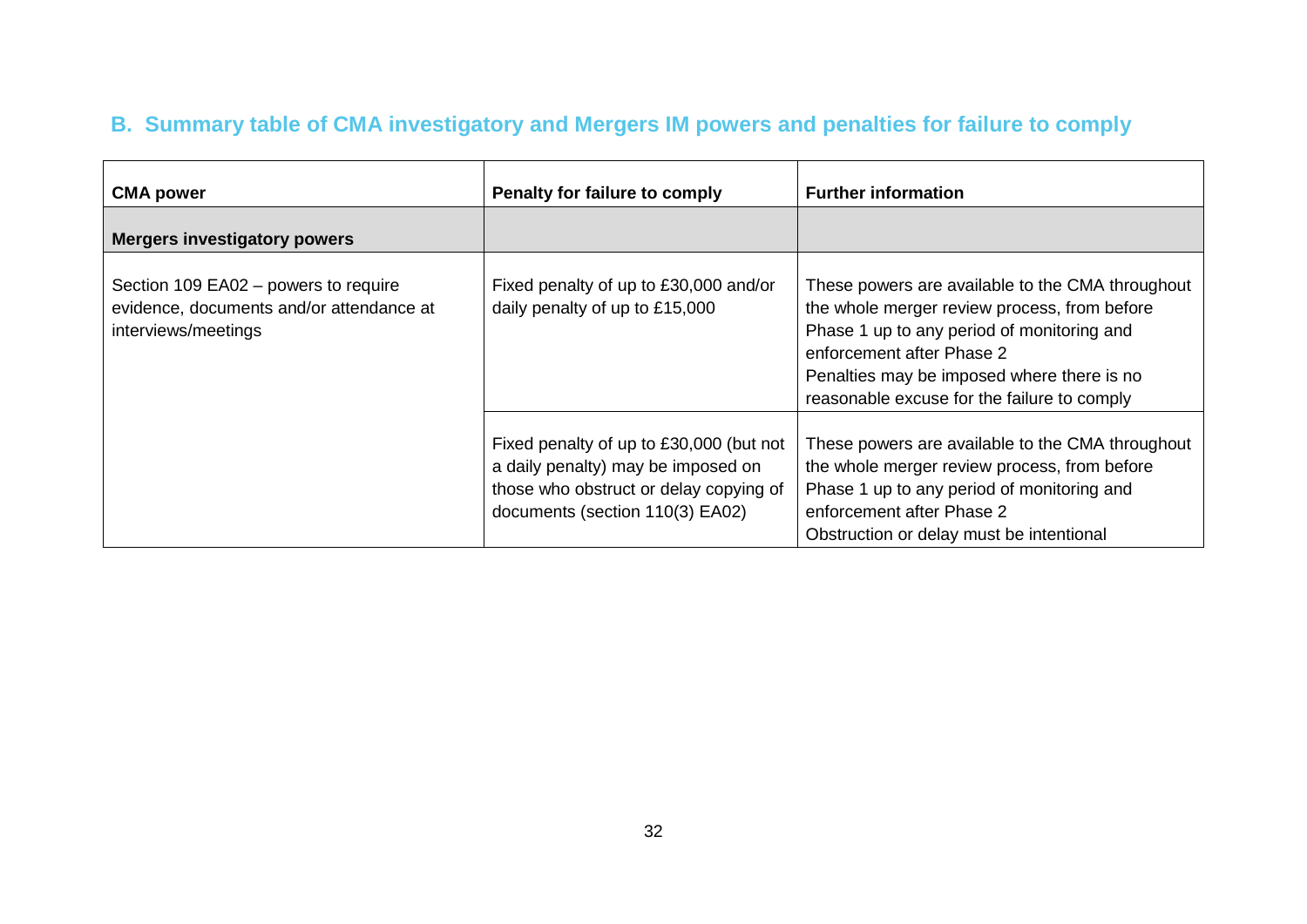| <b>CMA power</b>                                                                                        | <b>Penalty for failure to comply</b>                                                                                                                                                                                                                                                                                                                                                                                                                                                                                                                                                                                                                                                | <b>Further information</b>                                                                                                                                                                                                                                                                                                                                                                                                                   |
|---------------------------------------------------------------------------------------------------------|-------------------------------------------------------------------------------------------------------------------------------------------------------------------------------------------------------------------------------------------------------------------------------------------------------------------------------------------------------------------------------------------------------------------------------------------------------------------------------------------------------------------------------------------------------------------------------------------------------------------------------------------------------------------------------------|----------------------------------------------------------------------------------------------------------------------------------------------------------------------------------------------------------------------------------------------------------------------------------------------------------------------------------------------------------------------------------------------------------------------------------------------|
|                                                                                                         | Criminal offence to intentionally alter,<br>suppress or destroy any document<br>requested under section 109 EA02<br>(section 110(5) of the EA02)<br>It is also a criminal offence knowingly<br>or recklessly to provide false or<br>misleading information to the CMA, the<br>Secretary of State (and OFCOM and<br>Monitor) in connection with any of their<br>functions under Part 3 of the EA02<br>(mergers) (section 117 of the EA02)<br>For both offences, a person is liable,<br>on summary conviction, to a fine not<br>exceeding the statutory maximum and,<br>on conviction on indictment, to<br>imprisonment for a term not exceeding<br>two years or to a fine or to both | For mergers investigatory powers under sections<br>109 and 110 EA02, where an act constitutes both<br>(a) a failure warranting administrative penalty and<br>(b) a criminal offence, the CMA cannot impose an<br>administrative penalty if a person has been found<br>guilty of the criminal offence. Equally, a criminal<br>offence is not committed where the CMA has<br>imposed an administrative penalty in relation to the<br>same act. |
| <b>Markets investigatory powers</b>                                                                     |                                                                                                                                                                                                                                                                                                                                                                                                                                                                                                                                                                                                                                                                                     |                                                                                                                                                                                                                                                                                                                                                                                                                                              |
| Section 174 EA02 - powers to require evidence,<br>documents and/or attendance at<br>interviews/meetings | Fixed penalty of up to £30,000 and/or<br>daily penalty of up to £15,000                                                                                                                                                                                                                                                                                                                                                                                                                                                                                                                                                                                                             | These powers are available to the CMA once it has<br>published a market study notice and so may be<br>used during market studies (Phase 1) as well as<br>market investigations (Phase 2)<br>Penalties may be imposed where there is no<br>reasonable excuse for the failure to comply                                                                                                                                                        |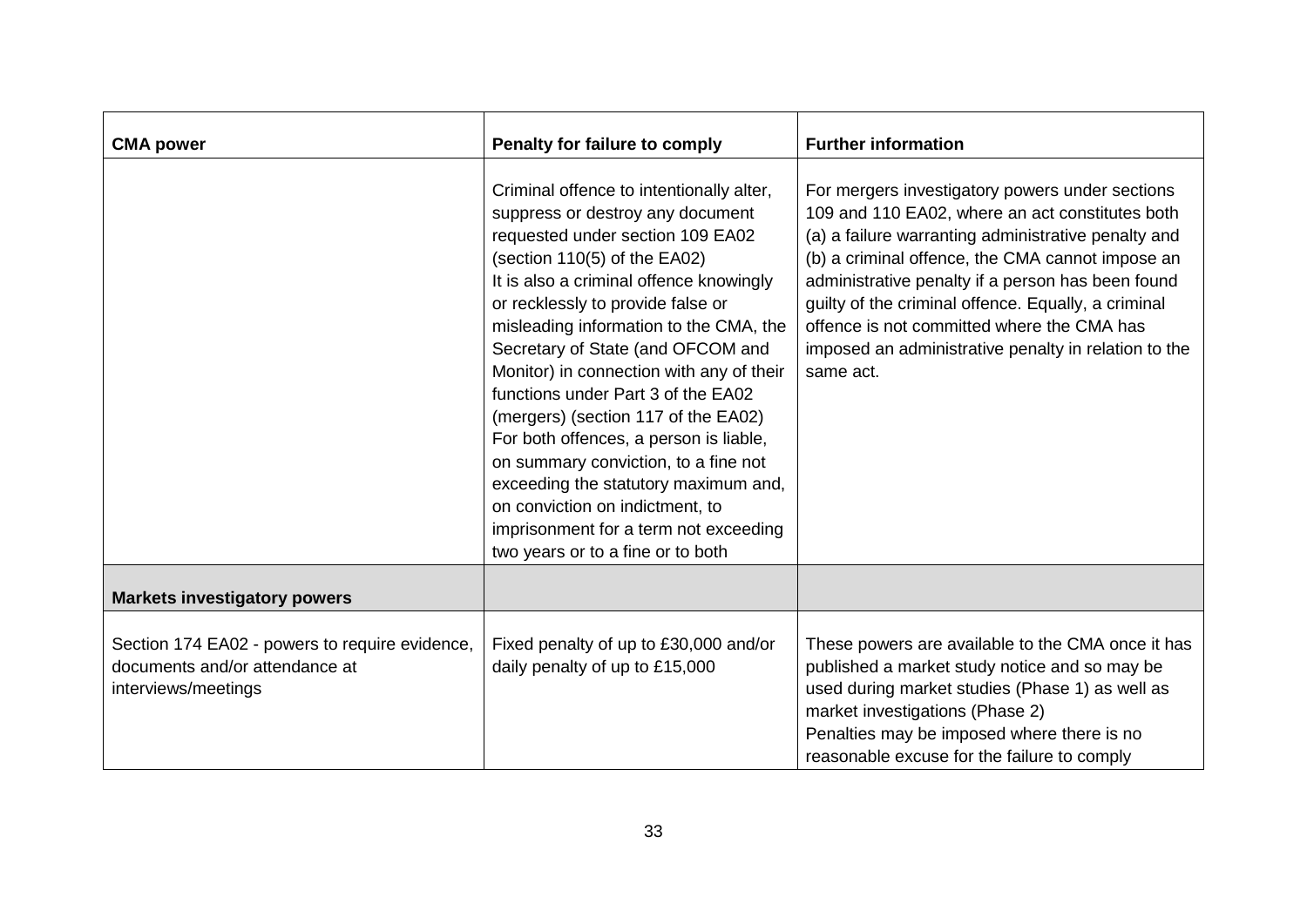| <b>CMA power</b>                                                          | Penalty for failure to comply                                                                                                                                                                                                                                                                                                                                                                                                                                                                                                                         | <b>Further information</b>                                                                                                                                                                                                                                                                                                                                                                                                                   |
|---------------------------------------------------------------------------|-------------------------------------------------------------------------------------------------------------------------------------------------------------------------------------------------------------------------------------------------------------------------------------------------------------------------------------------------------------------------------------------------------------------------------------------------------------------------------------------------------------------------------------------------------|----------------------------------------------------------------------------------------------------------------------------------------------------------------------------------------------------------------------------------------------------------------------------------------------------------------------------------------------------------------------------------------------------------------------------------------------|
|                                                                           | Fixed penalty of up to £30,000 (but not<br>a daily penalty) may be imposed on<br>those who obstruct or delay copying of<br>documents (section 174A(3) EA02)                                                                                                                                                                                                                                                                                                                                                                                           | Obstruction or delay must be intentional.                                                                                                                                                                                                                                                                                                                                                                                                    |
|                                                                           | Criminal offence to alter, suppress or<br>destroy any document requested<br>under section 174 EA02. A person is<br>liable, on conviction on indictment, to<br>imprisonment for a term of up to two<br>years and/or to a fine (section 174A(6)<br>of the EA02)<br>It is also a criminal offence knowingly<br>or recklessly to provide false or<br>misleading information to the CMA, the<br>Secretary of State (and OFCOM and<br>Monitor) in connection with any of their<br>functions under Part 4 of the EA02<br>(markets) (section 180 of the EA02) | For markets investigatory powers under sections<br>174 and 174A EA02, where an act constitutes both<br>(a) a failure warranting administrative penalty and<br>(b) a criminal offence, the CMA cannot impose an<br>administrative penalty if a person has been found<br>guilty of the criminal offence. Equally, a criminal<br>offence is not committed where the CMA has<br>imposed an administrative penalty in respect of the<br>same act. |
| <b>CA98 investigatory powers</b>                                          |                                                                                                                                                                                                                                                                                                                                                                                                                                                                                                                                                       |                                                                                                                                                                                                                                                                                                                                                                                                                                              |
| Section 26 CA98 - power to require information<br>and documents by notice | Fixed penalty of up to £30,000 and/or                                                                                                                                                                                                                                                                                                                                                                                                                                                                                                                 | Financial penalties may be imposed where there is<br>no reasonable excuse for the failure to comply                                                                                                                                                                                                                                                                                                                                          |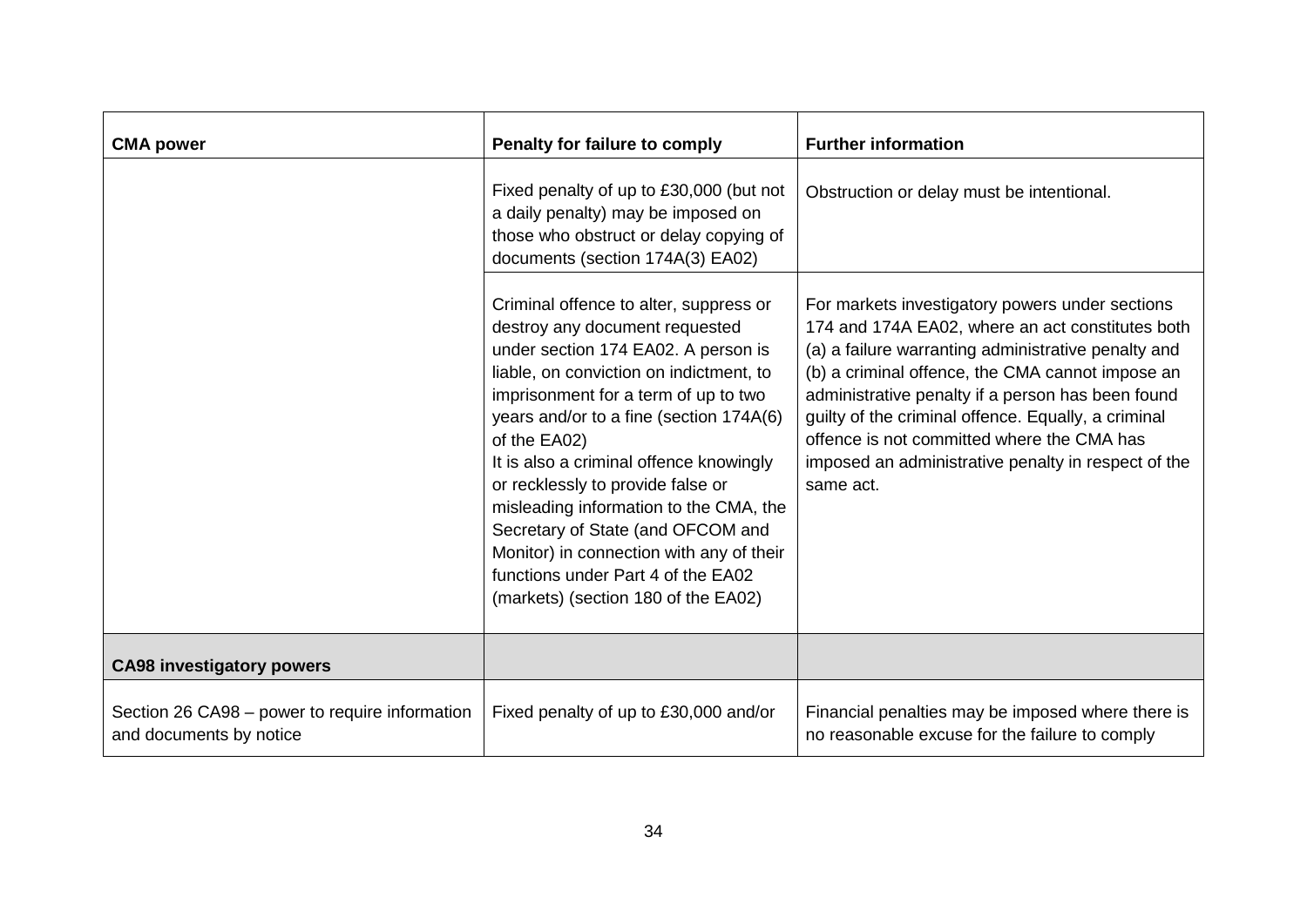| <b>CMA power</b>                                                                                                           | Penalty for failure to comply                                                                                                                                                                                                                                                             | <b>Further information</b>                                                                                                                                                                |
|----------------------------------------------------------------------------------------------------------------------------|-------------------------------------------------------------------------------------------------------------------------------------------------------------------------------------------------------------------------------------------------------------------------------------------|-------------------------------------------------------------------------------------------------------------------------------------------------------------------------------------------|
| Section 26A CA98 - power to require questions<br>to be answered by notice                                                  | daily penalty of up to £15,000                                                                                                                                                                                                                                                            |                                                                                                                                                                                           |
| Section 27 CA98 - power to enter business<br>premises without a warrant                                                    | In addition to the CMA's administrative<br>penalty powers, it is a criminal offence<br>to obstruct the exercise of the CMA's<br>powers under sections 27, 28 and 28A                                                                                                                      |                                                                                                                                                                                           |
| Section 28 CA98 - power to enter business<br>premises under a warrant                                                      | of the CA98 (section 42 CA98), to<br>destroy or falsify documents (section<br>43 CA98) or to provide false or                                                                                                                                                                             |                                                                                                                                                                                           |
| Section 28A CA98 - power to enter domestic<br>premises under a warrant                                                     | misleading information (section 44<br>CA98)                                                                                                                                                                                                                                               |                                                                                                                                                                                           |
|                                                                                                                            | In relation to obstructing the exercise<br>of powers under section 27, a person<br>is liable, on conviction on indictment, to<br>a fine. For the other offences, a person<br>is liable, on conviction on indictment, to<br>imprisonment for a term of up to two<br>years and/or to a fine |                                                                                                                                                                                           |
| <b>Mergers interim measures powers</b>                                                                                     |                                                                                                                                                                                                                                                                                           |                                                                                                                                                                                           |
| Section 94A EA02 - power to impose penalty<br>for failure to comply with an interim measure<br>(without reasonable excuse) | Fixed penalty of up to 5% of the total<br>value of the turnover (both in and<br>outside the UK) of the enterprises<br>owned or controlled by the person on<br>whom the penalty is imposed                                                                                                 | This power is available to the CMA at both Phase 1<br>and Phase 2 of a merger review process<br>Penalties may be imposed where there is no<br>reasonable excuse for the failure to comply |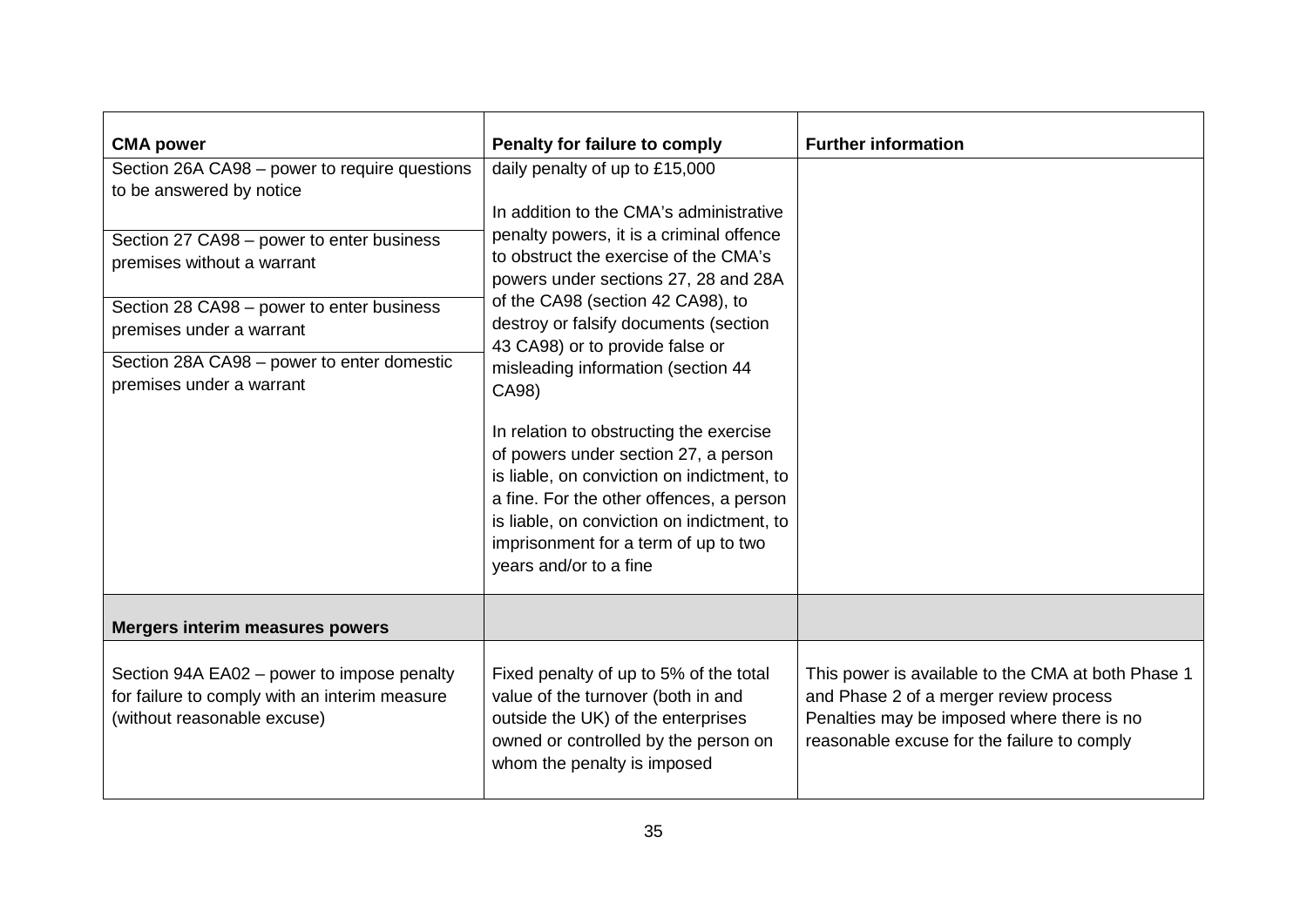# <span id="page-38-0"></span>**C. Status of OFT and CC publications**

C.1 The table below indicates the status of OFT and CC guidance documents and publications relevant to the administrative penalty powers covered in the Statement that had been published and were in effect prior to the transfer of the mergers, markets and CA98 functions to the CMA on 1 April 2014. Certain of those documents have been adopted by the CMA Board in order to facilitate transition to the new UK merger, markets and CA98 regime, and to minimise disruption to parties and the CMA.

| <b>OFT/CC Code</b>          | <b>Title</b>                                                                                                            | <b>Status of document</b>      |                                          |
|-----------------------------|-------------------------------------------------------------------------------------------------------------------------|--------------------------------|------------------------------------------|
|                             |                                                                                                                         | Replaced/obsolete <sup>1</sup> | Adopted by the CMA<br>Board <sup>2</sup> |
| CC4                         | General Advice and Information                                                                                          | $\checkmark$                   |                                          |
| CC <sub>5</sub>             | Statement of Policy on Penalties                                                                                        | ✓                              |                                          |
| CC <sub>6</sub>             | Competition Commission: guidance to merger reference<br>groups, market reference groups and special reference<br>groups |                                |                                          |
| CC <sub>18</sub>            | Merger procedural guidelines                                                                                            | $\checkmark$                   |                                          |
| <b>OFT441</b>               | How will the Enterprise Act 2002 change the Competition<br>Act 1998 regime?                                             | ✓                              |                                          |
| <b>OFT511</b>               | Market investigation references                                                                                         | $\blacksquare$                 | ✓                                        |
| <b>OFT518</b>               | Overview of the Enterprise Act                                                                                          | ✓                              |                                          |
| <b>OFT519</b>               | Market studies: guidance on the OFT approach                                                                            |                                | ✓                                        |
| <b>OFT527</b>               | Mergers jurisdictional and procedural guidance                                                                          | ✓                              |                                          |
| <b>OFT530</b>               | Practical information – everything you need to know about<br>the Enterprise Act                                         | ✓                              |                                          |
| OFT1254/<br>CC <sub>2</sub> | Merger assessment guidelines                                                                                            |                                | ✓                                        |
| OFT1263rev                  | The OFT's CA98 procedures guide                                                                                         | $\checkmark$                   |                                          |
| SI 2004/2751                | The Competition Act 1998 (Office of Fair Trading's Rules)<br>Order 2004                                                 | ✓                              |                                          |

- $1$  The OFT and the CC publications listed in this column have, with effect from 1 April 2014, been replaced, or rendered obsolete, by the CMA guidance or publications.
- $2^2$  OFT and CC publications listed in this column have been adopted by the CMA Board (subject to any guidance prepared by the CMA in the future). They are available at [www.gov.uk/cma/.](http://www.gov.uk/cma/)